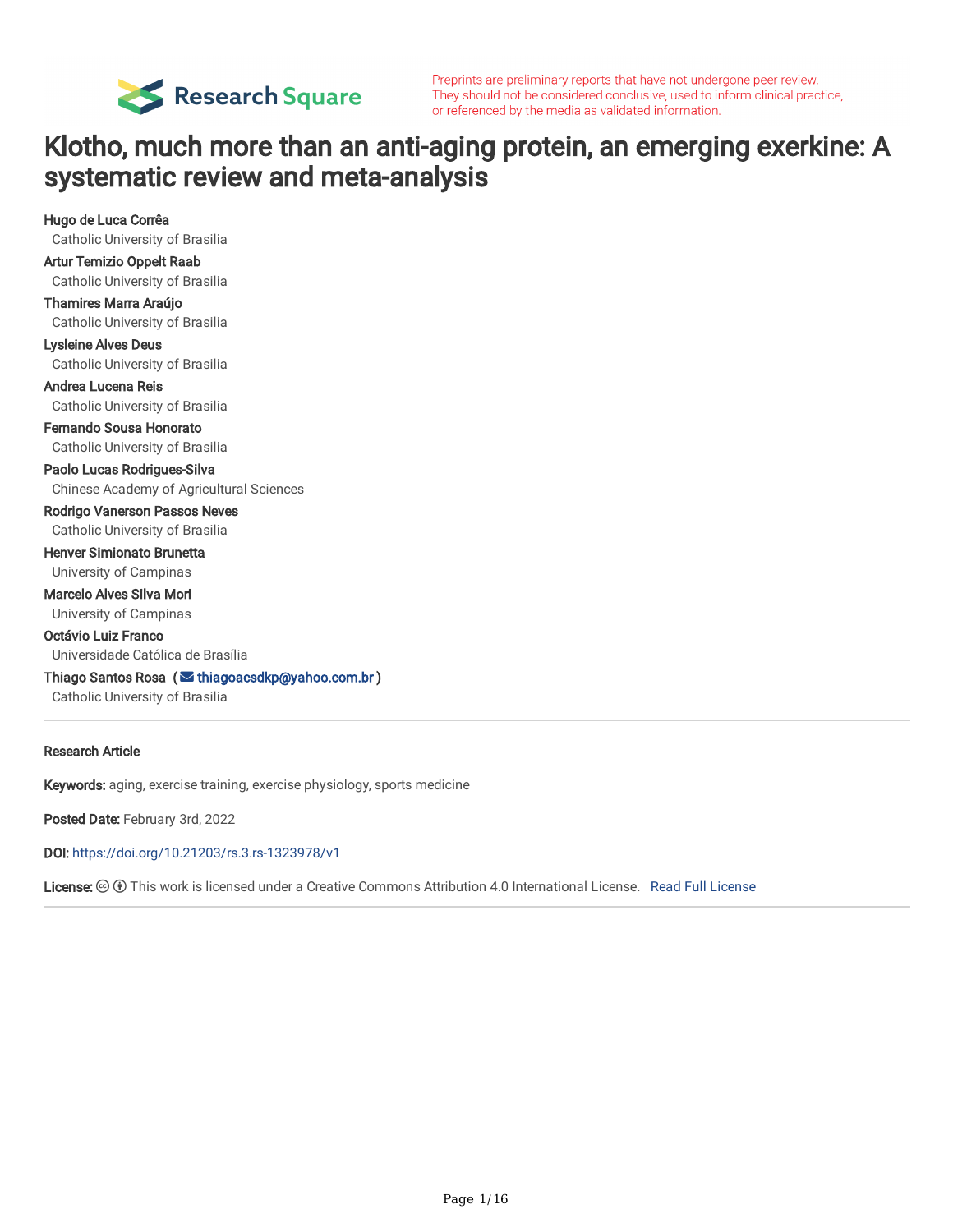# Abstract

Background: Klotho is an anti-aging protein with several therapeutic roles in the pathophysiology of different organs, such as the skeletal muscle and kidneys. Available evidence suggests that exercise increases Klotho levels, regardless of the condition or intervention, shedding some light on this anti-aging protein as an emergent and promising exerkine.

Objective: Development of a systematic review and meta-analysis in order to verify the role of different exercise training protocols on the levels of circulating soluble Klotho (S-Klotho) protein.

Data sources: A systematic search of the Cochrane Central Register of Controlled Trials (CENTRAL), MEDLINE through PubMed, EMBASE, CINAHL, CT.gov, and PEDro.

Eligibility criteria: Randomized and quasi-randomized controlled trials that investigated effects of exercise training on S-Klotho levels.

Results: We included 12 reports in the analysis, comprising 621 participants with age ranging from 30 to 65 years old. Klotho concentration increased significantly after chronic exercise training (minimum of 12 weeks) (Hedge' g [95%Cl] 1.3 [0.69 - 1.90]; P < 0.0001). Moreover, exercise training increases S-Klotho values regardless of the health condition of the individual or the exercise intervention, with the exception of combined aerobic + resistance training. Furthermore, protocol duration and volume seem to influence S-Klotho concentration, since the effect of the metaanalysis changes when subgrouping these variables.

Conclusion: Altogether, circulating S-Klotho protein is altered after chronic exercise training and it might be considered an exerkine. However, this effect may be influenced by different training configurations, including protocol duration, volume, and intensity.

# Key Points

- Klotho may act as an exerkine and its kinetics could be modified according to training volume, intensity, and duration.

- Klotho is a candidate that should be targeted and explored by researchers aiming to build and develop an exercise mimetic biotool.
- Exercise physiologists can use klotho as a biomarker of the positive effect of exercise in healthy and sick people.

# Introduction

In Greek mythology, even the most powerful gods needed to bow to the three Moirai: Clotho, Lachesis, and Atropos. These three goddesses of fate personified the inescapable destiny of mortals by controlling the thread of life<sup>1</sup>. Clotho spun the thread of life, Lachesis measured and allotted it to each person, and Atropos was the thread cutter. In view of the Moirai story, when Kuro-o et al discovered the gene that seems to control aging, they named it Klotho<sup>2</sup>.

Klotho is now considered a strong biomarker and therapy for several diseases <sup>3-10</sup>. In addition, it presents anti-inflammatory and antioxidant properties <sup>11-13</sup>. Klotho increases the affinity of fibroblast growth factors (FGFs) 19, 21, and 23 for their respective receptors <sup>14</sup>. The FGF23-Klotho axis acts by suppressing renal inorganic phosphate reabsorption and activating vitamin D biosynthesis <sup>14</sup>. This pathway prevents calciprotein particle formation and, consequently, reduces cardio-renal damage <sup>14,15</sup>. Furthermore, the inflammation and cardiac dysfunction provoked by aging are associated with partial Klotho deficiency <sup>16</sup>. Part of this mechanism is proposed to be due to Klotho's capacity to regulate energy metabolism and induce the expression of antioxidant enzymes, including catalase and superoxide dismutase <sup>17,18</sup>.

Klotho supplementation improves blood pressure and renal parameters in a pre-clinical model of type 2 diabetes <sup>15,19</sup>. It also suppresses inflammation and improves cardiac function in aged, endotoxemic mice  $16.2$ hang et al.<sup>20</sup> demonstrated that the peroxisome-activated receptor-γ (PPAR-γ) increases Klotho expression, while the PPAR-γ antagonist inhibits Klotho in mouse kidney. Interestingly, exercise training promotes PPAR-γ activation in skeletal muscle and other tissues <sup>21-23</sup>, which might be linked to greater circulating levels of Klotho in different populations.

Exercise training induces Klotho secretion by skeletal muscle<sup>24</sup>, along with other molecules including irisin <sup>25</sup>, sestrin-2, <sup>26</sup> and a myriad of microRNAs <sup>27</sup>. The molecules produced and secreted by tissues and organs as a direct or indirect consequence of exercise are called exerkines <sup>28,29</sup>. Due to their therapeutic potential as exercise mimetics, exerkines open a novel avenue for drug discovery <sup>28-31</sup>. Although Klotho has promising therapeutic potential in human pathology, it has never been considered an exerkine until now. Therefore, knowing what the effects of exercise are on S-Klotho expression and secretion may help scientists and coaches to prescribe the best protocols to increase the levels of this protein.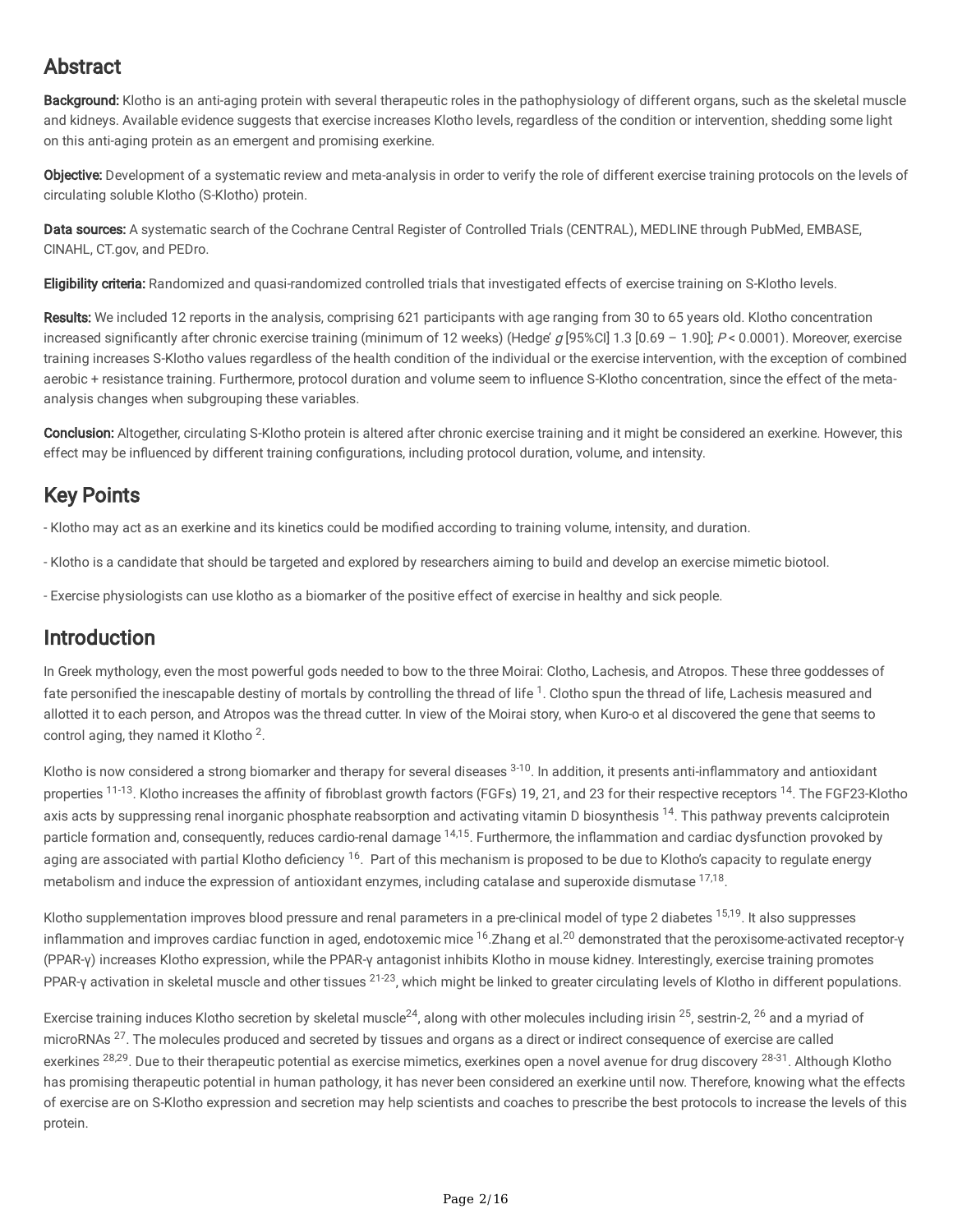In the past few years, the interest of the scientific community and industry in the possibility of mimicking or potentializing the effects of exercise has increased considerably <sup>32,33</sup>. In this context, exerkines have been pursued as alternative treatments or strategies to improve health and/or performance <sup>28,29</sup>. Although it is an intriguing idea, there is still a long way to go before the creation of an exercise "pill or shot". Therefore, it is worth investigating the possible bioactive compounds that should be targeted as novel therapies related to exercise mimetics. Indeed, some insights might appear in the study of Kurosu et al. who were able to attenuate aging-related senescence in mice with Klotho overexpression  $34$ . Thus, the increase in Klotho following exercise training may demonstrate a potential link between being physically active and delaying aging.

The aforementioned scenario may lead to a better training prescription aimed at anti-aging effects. Moreover, it could even generate a perspective for the use of Klotho measurement in the biological control of sports training and clinical rehabilitation programs. Here, we systematically described different exercise protocols capable of inducing Klotho levels. In that context, the purpose of the present study was to verify the role of different exercise training protocols on S-Klotho concentrations. The present review provides novel insights supporting exercise as a strong intervention to increase S-Klotho in humans. While this phenomenon appears to occur regardless of the condition (healthy or diseased) and training protocol (aerobic or resistance training), we outlined that the volume and duration of the intervention might play a significant role on S-Klotho changes.

## Results

#### Participant characteristics

The PRISMA flow diagram of study selection is presented in Supplementary Figure 1. From the 8 studies that met the inclusion criteria, 12 reports were included in the quantitative analysis. Amaro-Gahete et al. <sup>35</sup> was split into 3 independent reports: (a) combined aerobic + resistance training; b) only aerobic; c) aerobic + electromyostimulation. Corrêa et al. <sup>36</sup> was split into two independent reports: (a) conventional resistance training and b) blood-flow restricted resistance training. Neves et al. <sup>37</sup> was split into 2 independent reports: (a) conventional resistance training and b) isometric resistance training.

There were 5 reports with healthy subjects and 7 with diseased patients. The diseases analyzed were chronic obstructive pulmonary disease $^{38}$ , stage two of chronic kidney disease  $^{36}$ , end-stage renal disease  $^{37,39}$ , and coronary artery disease  $^{40}$ . Moreover, 5 reports investigated the effect of resistance training  $^{36\text{-}38}$ , 5 reports investigated aerobic training  $^{35,40\text{-}42}$ , and only 2 studies examined the combined effect of aerobic and resistance training <sup>35,39</sup>. Publications ranged from 2014 to 2021. There was a total of 621 participants with age ranging from 30 to 65 years. The risk of bias in each study can be found in the supplementary material (Supplementary Figure 2)

### Exercise training characteristics

The exercise training characteristics are presented in Table 1. The interventions lasted from 12 to 24 weeks (17±6 weeks), performed between 2 days and 5 days per week. Studies that applied a resistance training protocol used percentages of the maximum force or 1RM test <sup>36,38</sup> and perceived exertion scale <sup>37</sup> to control the intensity of the protocol. The increase in S-Klotho protein in these studies ranged from 8.39 to 88.51%. It was notable that the authors also observed associated benefits such as improvement in functional performance, bone mineral density, inflammatory biomarkers, and attenuation of chronic kidney disease progression (when applicable).

The studies that applied aerobic exercise used percentages of VO $_{2\max}$ 35 or HR $_{\max}$ 40-42 to control the intensity of the protocol. The increase in Klotho protein ranged from 12 to 55.8%. A positive association was verified with higher muscle mass, improvement in arterial stiffness, pro-brain natriuretic peptide, and cardiac hypertrophic indices. Only two of the included studies assessed the combined effect of aerobic + resistance training <sup>35,39</sup>. Amaro-Gahete et al. <sup>35</sup> prescribed the protocol based on the World Health Organization recommendation (aerobic: 60-65% of the reserve heart rate; resistance: 40-60% of 1RM). Klotho increased by 47.75% and seemed to be associated with higher muscle mass. Fakhrpour et al. <sup>39</sup> prescribed aerobic training based on the Borg scale (45 minutes; 12-14 on Borg scale) and resistance training based on 1RM (40-65% of 1RM). The authors found an increase of 7.27% in Klotho levels, concomitant to an increase in muscle strength and functional performance.

### Meta-analysis

Figure 1 illustrates the overall response of Klotho protein to exercise training. Chronic exercise training increased circulating Klotho, independent of the modality (Hedges' g [95%Cl] 1.3 [0.69 – 1.90];  $P < 0.0001$ ). Significant heterogeneity was found for Klotho ( $1^2$ = 90.69) responses. This is likely due to different conditions (healthy and diseased patients), protocols (aerobic, resistance, and aerobic + resistance training), and protocol durations in each study. Therefore, caution is required when interpreting the effect of exercise training on circulating Klotho values. We also performed the same meta-analysis with fixed-effect, and it did not deliver a different magnitude, effect, or significance compared with the random-effect meta-analysis.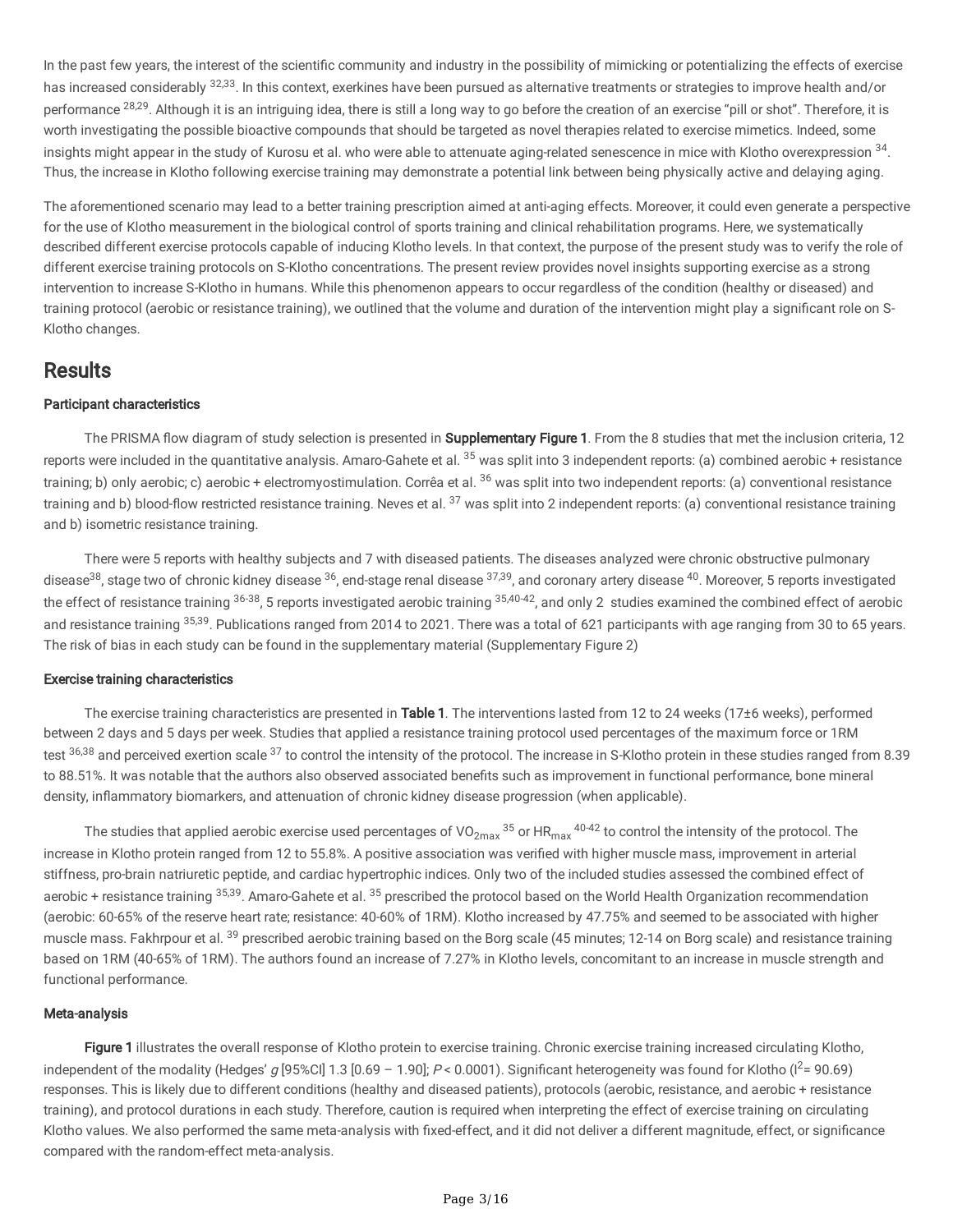#### Sub-group analysis

A sub-group meta-analysis was performed by stratifying the studies by population condition (healthy vs. presence of disease) and exercise training protocol (aerobic vs. resistance vs. combined training). The effects were maintained, independent of the condition (healthy: 0.82 [0.47 – 1.16],  $P < 0.0001$ ; diseased: 1.55  $[0.59 - 1.90]$ ,  $P < 0.0001$ ), as described in Figure 2. Klotho seems to increase significantly after resistance training (1.93  $[0.73 - 3.12]$ , P < 0.0001) and aerobic training (0.92  $[0.60 - 1.25]$ , P < 0.0001). However, there were no significant modifications in Klotho levels after combined training (0.39  $[-0.05 - 0.83]$ ,  $P > 0.05$ ), as described in Figure 3. This response might be due to the different interventions, durations, and volumes, which could differentially influence the molecular pathways related to Klotho expression. Trying to address this issue, we performed a cumulative analysis of Klotho levels according to the protocol duration (12 to 24 weeks) and estimated training volume (60 to 210 minutes per week).

Figure 4 illustrates the cumulative analysis of Klotho response according to protocol duration. Interestingly, the protocol's length seems to play a key role in Klotho responses. Moreover, Figure 5 illustrates a possible inverted "U" shaped curve, pointing to the possibility of a doseresponse related to Klotho changes and the protocol volume (minutes per week) whereas ~150 minutes per week appears to present the highest magnitude of Klotho change. Therefore, we pooled together S-Klotho concentrations of the studies around <sup>36,39,42</sup>, below <sup>35,37,41</sup>, and above <sup>35,38,40</sup> 150 minutes per week, and then analyzed them. The mean values were 1.65, 1.05, and 1.36, respectively, demonstrating a higher effect for the studies that performed a volume around 150 minutes per week.

S-Klotho concentrations following exercise training in healthy and diseased subjects Figure 3 of the Supplementary material shows that exercise training significantly increases Klotho in relation to the control group (S. Figure 3A). This increase in mean values seems higher in healthy subjects (S. Figure 3B and C).

## **Discussion**

To date, this is the first meta-analysis to assess the pooled effect of different exercise training protocols on blood S-Klotho levels. Our main finding was that exercise training consistently increases S-Klotho levels (Figure 2). This response might occur without a relationship to the healthy status (Figure 3A) and training protocol (Figure 3B). There is an exception for combined training, which is probably related to the different protocol duration, intensity, or volume used in the studies that assessed the combined training. It is noteworthy that the findings regarding combined training should be interpretated with caution, since we found only two eligible studies.

A previous systematic review <sup>43</sup> in both human and animal models demonstrated that exercise may increase S-Klotho levels. The authors also demonstrated Klotho as an important protein for hampering senescence. Although our meta-analysis was comprehensive and included multiple studies, some other studies that did not meet the inclusion criteria are also in agreement with our conclusions (Supplementary Table 1). In summary, the excluded studies demonstrated that master athletes present higher levels of S-Klotho in comparison to non-athletes <sup>44,45</sup>. This fact could be associated with physical activity levels, higher muscle mass, increased fat oxidation, low cardiometabolic risk, and muscle strength <sup>46-</sup>  $52$ . Moreover, a bout of acute exercise seems to increase S-Klotho in women  $53$ , and also in healthy football players  $54$ . However, military operational stress reduces Klotho in service members <sup>55</sup>. Taken together, it seems that an excessively stressful condition could blunt S-Klotho production.

#### Exercise-induced S-Klotho: does oxidative stress play a role?

External and internal stress exposure plays a crucial role in exercise-induced molecules <sup>56,57</sup>. Strenuous exercise notably induces an increase in free radicals and reactive oxygen species, which is commonly known as oxidative stress <sup>58</sup>. This condition may lead to increase in muscle damage, toxins, and cell death <sup>56,58,59</sup>. In contrast, a transient increase in oxidative stress is necessary for aerobic-induced benefits, which normally trigger hormesis <sup>56,59</sup>. Hormesis is a common term used to describe an effect associated with toxic compounds that, in low doses, promote a beneficial effect on the exposed organism and, in high doses, present a toxic effect, leading to an inverse "U" shaped curve of optimal dose-response <sup>60</sup>. In this context, the relatively stable reactive oxygen species induced by muscle contraction, such as hydrogen peroxide and nitric oxide, may act as signaling molecules that improve cellular communication and function, aiming to reach stability <sup>60</sup>. Considering that S-Klotho may regulate and be regulated by reactive oxygen species, this protein increase should require a transient redox imbalance  $61$ .

In our study, S-Klotho appears to be higher in trained people, regardless of the volume of training. Nevertheless, ~150 min per week seems to be the optimal volume to induce S-Klotho changes. This might be due to the transient increase in oxidative stress, leading to an upregulation of the antioxidant system and anti-inflammatory profile <sup>62-66</sup>. Considering that high exercise intensities might cause renal artery vasoconstriction <sup>67</sup>, the hypoxia induced by a limited blood-flow may promote a transient oxidative stress that would increase the antioxidant system, including S-Klotho. Taken together, there might be an optimal stress level for Klotho induction, and further studies should investigate the dose-response kinetics of this protein following different intensities and volumes. Finding the dose-response of exercise for this protein could lead to a better protocol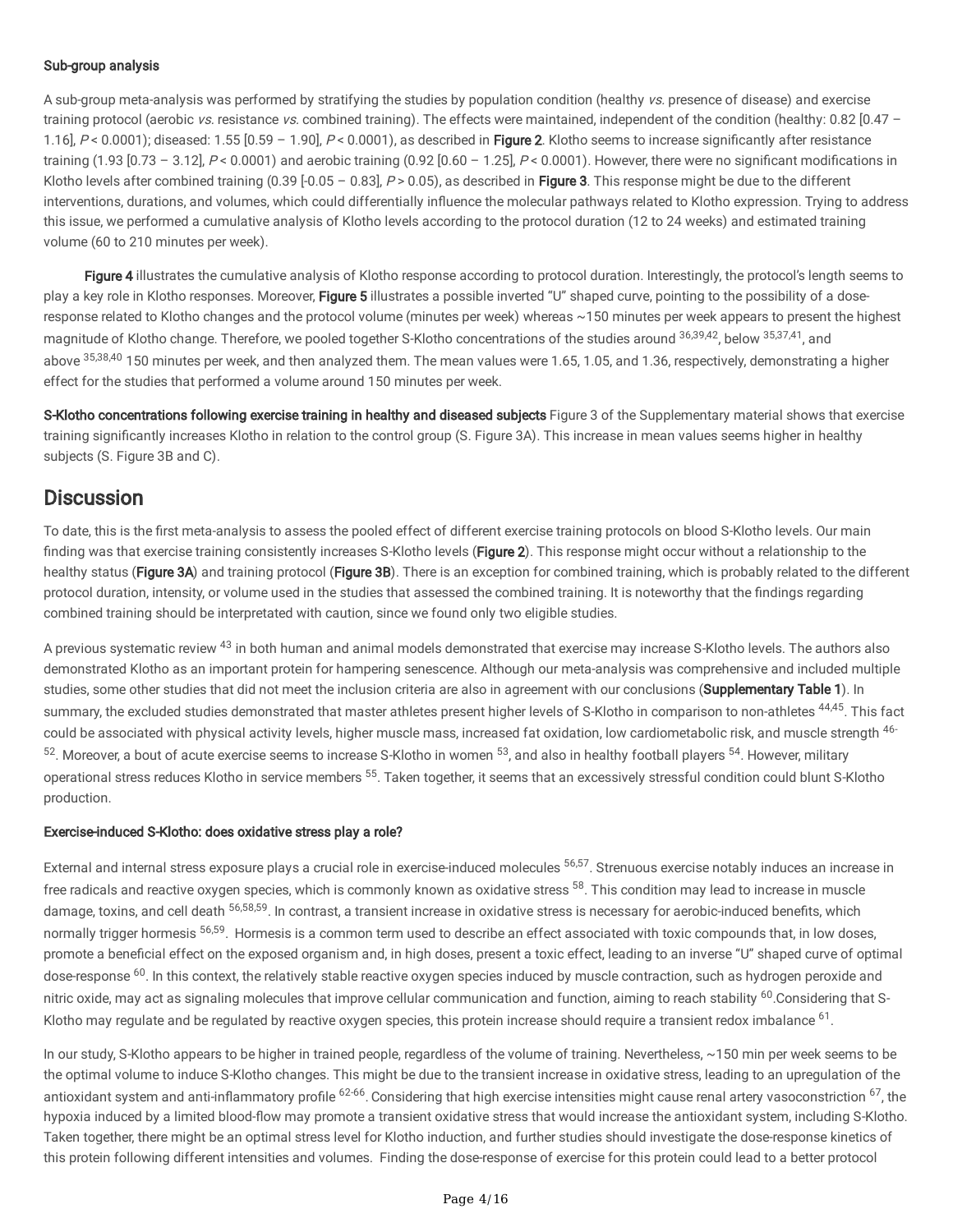prescription aimed at anti-aging effects, or assist in the assembly of training programs and periodization in high-performance sport. In summary, S-Klotho may be one of the main parts of a myriad of molecules that allow exercise training to be effective in the prevention and treatment of a plethora of diseases. Nevertheless, further studies should test this hypothesis.

#### Exercise training protocols in S-Klotho response

Exercise training seems to stimulate S-Klotho regardless of the protocol (resistance or aerobic training). However, even subgrouping the meta-analysis according to the type of intervention, we could observe some divergences in both resistance and aerobic training. From the studies with resistance training <sup>36-38</sup>, all of them applied full-body resistance training, using exercises that require several muscle groupings in the same movement. Boeselt et al. <sup>38</sup> applied a total of four exercises, Neves et al. <sup>37</sup> used a total of twelve exercises (for both dynamic and isometric training), and Corrêa et al. <sup>36</sup> used eight exercises (for both training with and without blood-flow restriction).

As observed in Figure 3, the study of Boeselt et al. 38 did not present a significant effect that favors intervention. The protocol consisted of 15-20 sets of 2-4 repetitions. Although their final workload was similar to the other included studies, it is known that different training configurations, such as number of sets and repetitions, produce distinct metabolic responses in humans <sup>68</sup>. Moreover, time under tension is another variable that may influence the responses following resistance training <sup>69,70</sup>. Burd et al. <sup>69</sup> provided evidence that greater muscle time under tension could increase mitochondrial and sarcoplasmic protein synthesis. Considering that Klotho is mainly influenced by metabolism  $^{11,14,20}$ , it is possible that different resistance exercise prescriptions may lead to different S-Klotho responses.

Regarding the studies that applied aerobic training, two studies used a treadmill for the intervention  $35,40$ , one study used a cycle-ergometer  $41$ , and one study performed aerobic aquatic training <sup>42</sup>. There are plenty of physiological differences between these interventions <sup>71,72</sup>. However, all the included studies that applied an aerobic training protocol presented similar responses in S-Klotho production. This might be due to the impact of aerobic exercise stimulation on mitochondrial biogenesis <sup>73</sup>. As stated before, oxidative metabolism may influence Klotho production. Thus, aerobic training probably induces S-Klotho regardless of the protocol configuration, due to the overall mitochondrial stimulus.

Considering the aforementioned points, a combination of aerobic + resistance training should be the optimal protocol to increase S-Klotho in humans. To our surprise, there was no significant effect of this training intervention on Klotho. However, the present data should be interpreted with caution, because only two studies investigated the combined effect of both training models <sup>35,39</sup>. Moreover, we should consider all training configurations in the process to change molecular signatures in the organism (intensity and volume). In this regard, we hereby suggest a possible role of the training-volume-dependent manner to different concentrations of S-Klotho in humans.

#### Klotho: a potent target for exercise mimetics

We must highlight that an exercise mimetic is probably not the best intervention and will not solve physical inactivity, as already stated elsewhere <sup>32</sup>. Nonetheless, the potential role of an "exercise pill" is to promote benefits for populations that cannot perform physical activity. In the 30-year follow-up to the Dallas bedrest study  $^{74}$ , 3 weeks of bedrest in 20-year-old men had a more profound impact on cardiovascular parameters than 30 years of aging. Considering that a person with spinal cord injury, coma, or post-surgical stage may spend up to 3 weeks in bedrest, a key question is raised here: can exercise mimetics mitigate the impacts caused by these conditions?

Here, we demonstrated Klotho as an emerging exerkine induced by different protocols of exercise training, providing clues to future investigations that might consider this anti-aging protein as a potent bioactive compound for the development of exercise mimetics.

#### Klotho: a potent target for Sports Sciences and Medicine

The prevention and rehabilitation of various sports injuries has been widely studied <sup>75-78</sup>. Baseline characteristics such as muscle strength, body composition, and levels of athleticism may influence injury prediction <sup>76</sup>. Such properties seem to be constantly modulated by several molecule pathways, which include Klotho <sup>79-81</sup>. In rodents, a reduction in this protein led to the loss of muscle stem cell function <sup>79</sup> and appeared to modulate myogenesis-accelerated muscle growth after injury <sup>81</sup>. In addition, a decrease in Klotho expression can contribute to cartilage damage in osteoarthritic mice <sup>80</sup>. Taken together, all this evidence points to a possible role of Klotho in the management of muscle and cartilage injuries.

Although most of the included studies demonstrated that chronic exercise training increases S-Klotho levels in humans, none of them presents a causal effect between Klotho and exercise-induced beneficial outcomes, such as functional performance and body composition. However, Phelps et al. showed that Klotho expression is required to enable exercise to have an effect on endurance capacity and skeletal muscle strength <sup>82</sup>. Sahu et al. verified that knocking down the Klotho gene in vivo appears to hamper the progression of muscle progenitor cell lineage, blunting muscle fiber regeneration <sup>83</sup>. This gene knockdown also provoked damage to mitochondrial DNA and impaired cellular bioenergetics. Therefore, the increase in S-Klotho identified in the present study might point towards a possible biomarker of the training status and it should be targeted by future studies, aiming to verify the causality between Klotho and the benefits outlined in this study induced by exercise training in humans.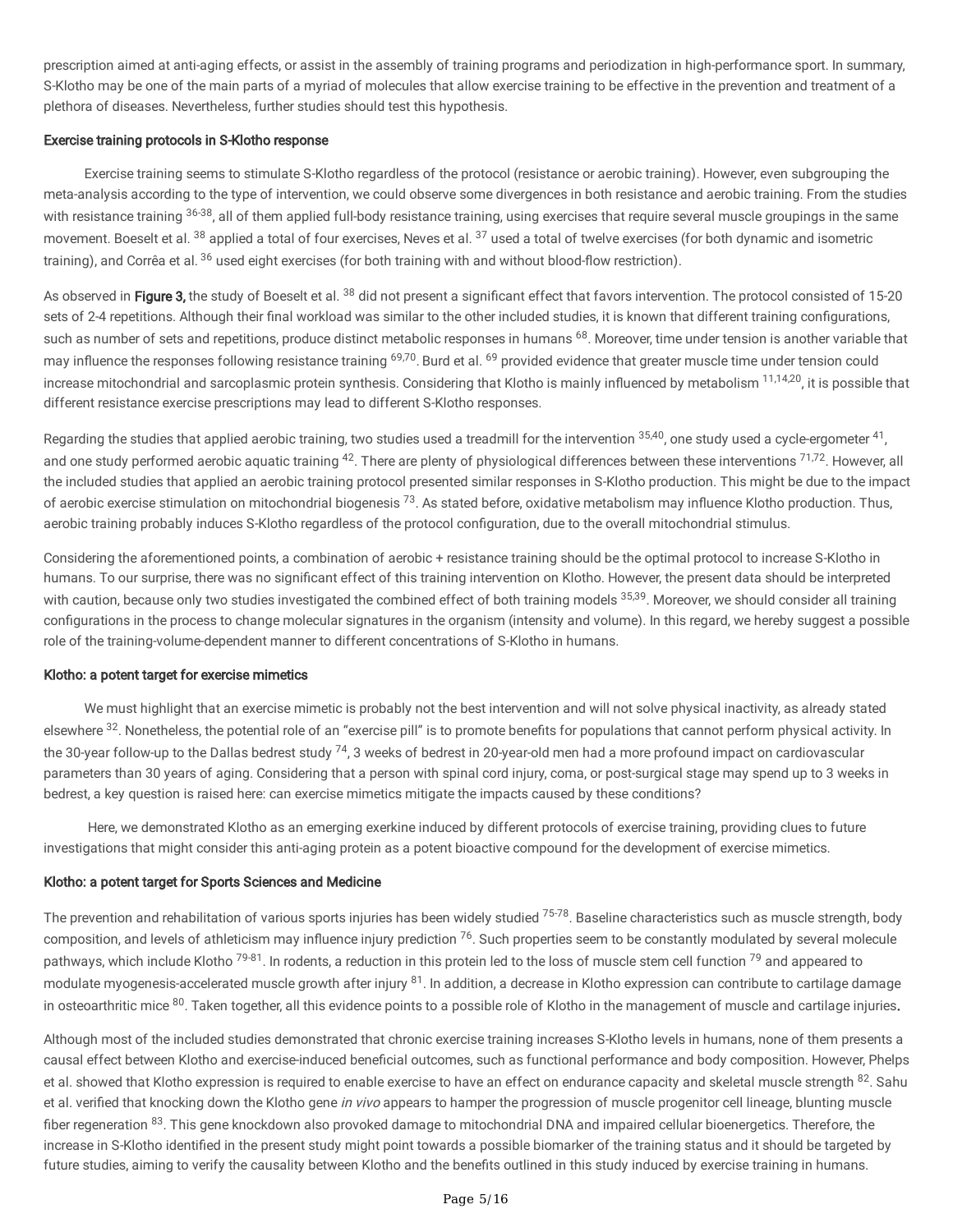# Conclusion And Outlook

In summary, our findings add new information about the effects of different exercise training protocols on S-Klotho levels. Another key message of the present study is that although the overall results support the claim that Klotho might be an exerkine associated with a myriad of health benefits, there is no consensus on the ideal exercise protocol to lead to a greater increase in Klotho concentrations. Furthermore, we speculate that Klotho may act as an exerkine, and its kinetics could be modified according to training volume, intensity, and duration. Klotho can possibly be used alone or in conjunction with other exerkines and baseline characteristics, through dynamic mathematical modeling, to assist physiologists and coaches in high-performance sports. Finally, Klotho is a candidate that should be targeted and explored by industries and researchers aiming to build and develop an exercise mimetic biotool.

# Methods

### Protocols and Registration

We first performed a systematic review according to the Cochrane Handbook recommendations <sup>84</sup> and reported the results according to the Preferred Reporting Items for Systematic Reviews and Meta-analyses (PRISMA) guidelines <sup>85</sup>. The protocol for this review was registered in the International Prospective Register of Systematic Reviews https://www.crd.york.ac.uk/prospero/display\_record.php?ID=CRD42021243080 with registration number: CRD42021243080.

### Criteria for considering studies for this review

We included randomized and quasi-randomized controlled trials (RCTs) that investigated the S-Klotho response after the following comparisons: a) Resistance training versus no training; b) Aerobic training versus no training; c) Combined resistance + aerobic training versus no training. To be included in this review, studies needed to apply a chronic exercise protocol in humans.

No language restriction was applied in the search. There were no limitations on age, sex, or condition (diseased or healthy) since Klotho could be induced by exercise in any populations.

### Search strategy and selection criteria

Two authors (TA and AR) independently reviewed published studies by searching the Cochrane Central Register of Controlled Trials (CENTRAL), MEDLINE through PubMed, EMBASE, CINAHL, CT.gov, and PEDro from their inception through March 2021. All searches were adapted from the MEDLINE search strategy as reported: ("exercise" OR "exercise training" OR ("exercise" AND "training") OR "exercises" OR "exercise therapy" OR ("exercise" AND "therapy") OR "exercised" OR "exercising") AND ("klotho" OR "klotho protein" OR "klotho gene"). We reviewed the trials' bibliographies, identifying and contacting some of the authors in the field to clarify trial eligibility or to identify additional published or unpublished data.

### Selection of the studies

Two review authors (TA and AR) independently checked the references identified by the search strategy. The full texts of all potentially relevant studies were obtained for independent assessment. Disagreements were solved through discussion, and a third review author (HLC) acted as arbitrator where necessary. All citations were downloaded into EndNote X9®, duplicates were removed, and an identification number was assigned to each article.

### Data extraction

The same authors collected data in sufficient detail in order to better extract properties including studies based on PICO: Population: humans; Intervention: exercise training; Comparator, no exercise group; Outcome: Klotho response. We also extracted the associated benefits related to the Klotho response in each study. After extracting the data, two authors (TA and AR) graded the risk of bias in the included trials. Disagreements were resolved through discussion and a third reviewer (HLC) acted as moderator where necessary. Authors of primary studies did not extract data from their own studies. AR entered the data into the Software ReviewManager 5.4. (RevMan 5.4.) and HLC checked data entry. Furthermore, we constructed a table summarizing the main characteristics of the excluded studies (Supplementary table 1). To plot results in graphs, WebPlotDigitizer v.4.1 (Austin, Texas, USA) software was used.

### Assessment of risk of bias in the included studies

Two review authors independently assessed the risk of bias of all included studies. The assessment was according to the Cochrane Handbook for Systematic Reviews of Interventions <sup>84</sup>. The included studies were evaluated according to randomization sequence generation, allocation concealment, blinding (participants and outcomes), incomplete outcome data, selective outcome reporting, and other sources of bias.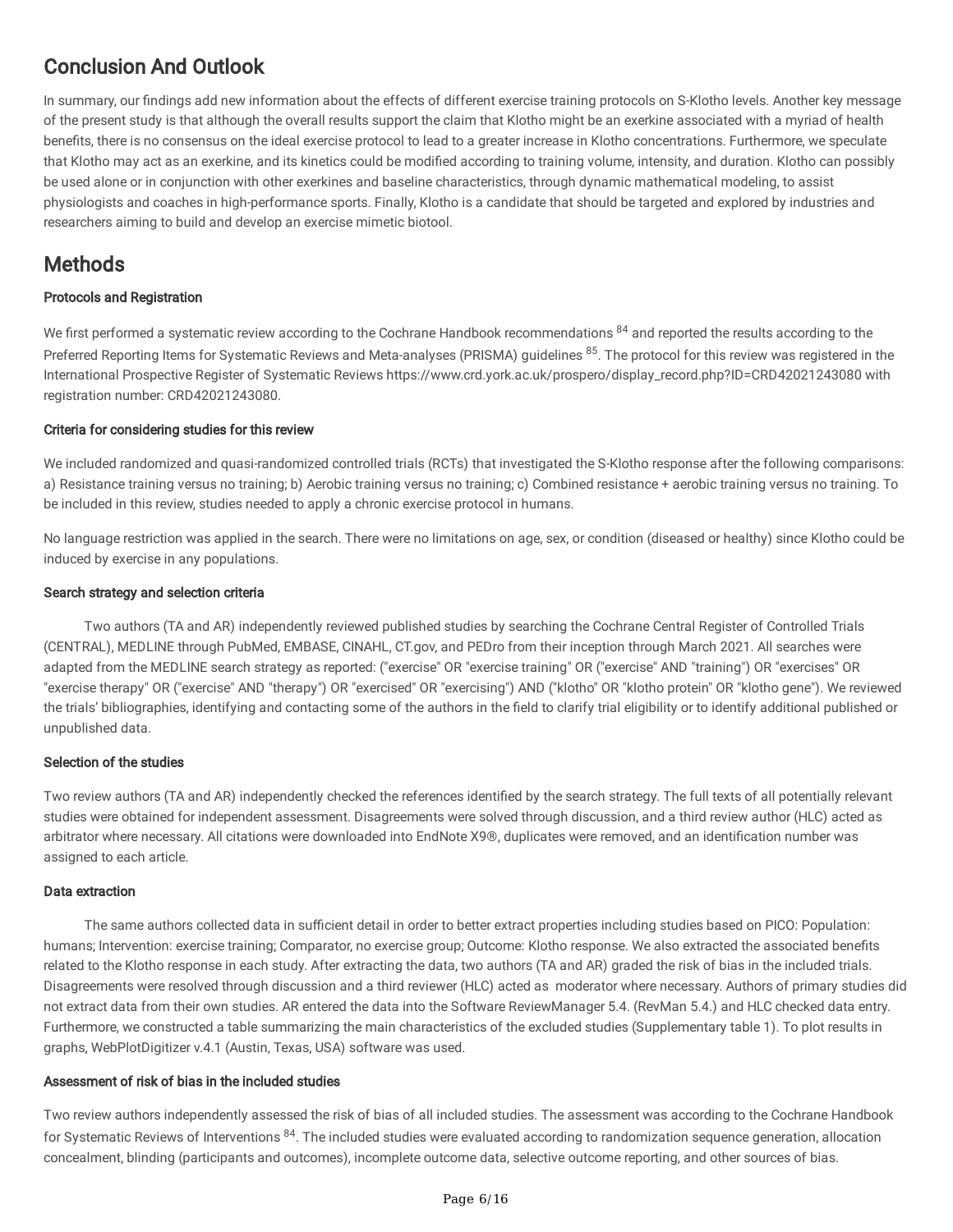Disagreements were resolved by discussion between the two authors. The risk of bias was graded as "high risk of bias", low risk of rias", or "unclear risk of bias".

### Measures of exercise training effect and heterogeneity

Owing to the anticipated heterogeneity across studies due to different populations and conditions (health and diseases), we conducted a meta-analysis of random effects. The meta-analysis was performed with STATA 16 (StataCorp. 2019. Stata Statistical Software: Release 16. College Station, TX: StataCorp LLC). The same analyses were also performed in RevMan 5 to check the agreement between them and avoid errors. Due to the variety of kits used by the included studies to assess Klotho concentration, we used the standardized mean difference with corresponding 95% confidence intervals (CI) to calculate Hedges' (adjusted) g. We took data from the post-training and post-control period. Studies with multiple treatment groups were split according to the type of intervention and analyzed as an independent study. Heterogeneity was assessed by visual inspection of the forest plots and by the  $l^2$  statistics  $^{84}$ . As recommended, the  $l^2$  was interpreted as follows: 0-40% might not be important heterogeneity; 30-60% moderate heterogeneity; 50-90% substantial heterogeneity. P<0.10 was adopted to point out statistically significant heterogeneity. The potential reasons for the heterogeneity were assessed through subgroup analysis.

#### Subgroup analysis

The subgroup analysis was performed with the variables that may influence the expression and production of molecular substances induced by exercise training. Therefore, one condition was the population: healthy vs. diseased patients. Another condition was the protocol of exercise training: aerobic vs. resistance vs. combined training. We also performed a cumulative analysis of the protocol duration (12 to 24 weeks) and the estimated volume (60 to 210 min per week) adopted in each study to verify the Klotho kinetics according to time.

#### Additional analysis

The mean values and deltas (post-pre) were plotted on GraphPad Prism version 8.0.0 for Windows (GraphPad Software, San Diego, California USA). A student-t test was performed comparing the deltas of Klotho concentrations in control group vs. exercise group. A three-way analysis of variance 2 × 2 × 2 (Intervention x Time x Condition) was performed to compare Klotho concentrations among healthy and diseased patients. A two-way mixed analysis of variance 2 × 2 (Intervention x Condition) was applied to compare the deltas of Klotho levels among groups.  $P < 0.05$  was adopted for statistical significance.

## **Declarations**

### Acknowledgments

Coordenação de Aperfeiçoamento de Pessoal de Nível Superior, Brazil (CAPES), Finance Code 001. To the National Council for Scientific and Technological Development (Conselho Nacional de Desenvolvimento Científico e Tecnológico - CNPq). The authors declare no conflict of interest.

#### Competing interests

The authors have no competing interests as defined by Nature Research, or other interests that might be perceived to influence the results and/or discussion reported in this paper.

## **References**

1 Smyrnaeus, Q. The Fall of Troy Aeschylus, Prometheus Bound, 510-518: Theoi Project – Ananke "Theoi project: Moirae and the Throne of Zeus". (1913).

2 Kuro-o, M. et al. Mutation of the mouse klotho gene leads to a syndrome resembling ageing. Nature 390, 45-51, doi:10.1038/36285 (1997).

3 Forsberg, E. A., Olauson, H., Larsson, T. & Catrina, S. B. Effect of systemically increasing human full-length Klotho on glucose metabolism in db/db mice. Diabetes research and clinical practice 113, 208-210, doi:10.1016/j.diabres.2016.01.006 (2016).

4 Hu, M. C. & Moe, O. W. Klotho as a potential biomarker and therapy for acute kidney injury. Nature reviews. Nephrology 8, 423-429, doi:10.1038/nrneph.2012.92 (2012).

5 Hu, M. C. et al. Klotho deficiency is an early biomarker of renal ischemia-reperfusion injury and its replacement is protective. Kidney international 78, 1240-1251, doi:10.1038/ki.2010.328 (2010).

6 Kurosu, H. et al. Regulation of fibroblast growth factor-23 signaling by klotho. The Journal of biological chemistry 281, 6120-6123, doi:10.1074/jbc.C500457200 (2006).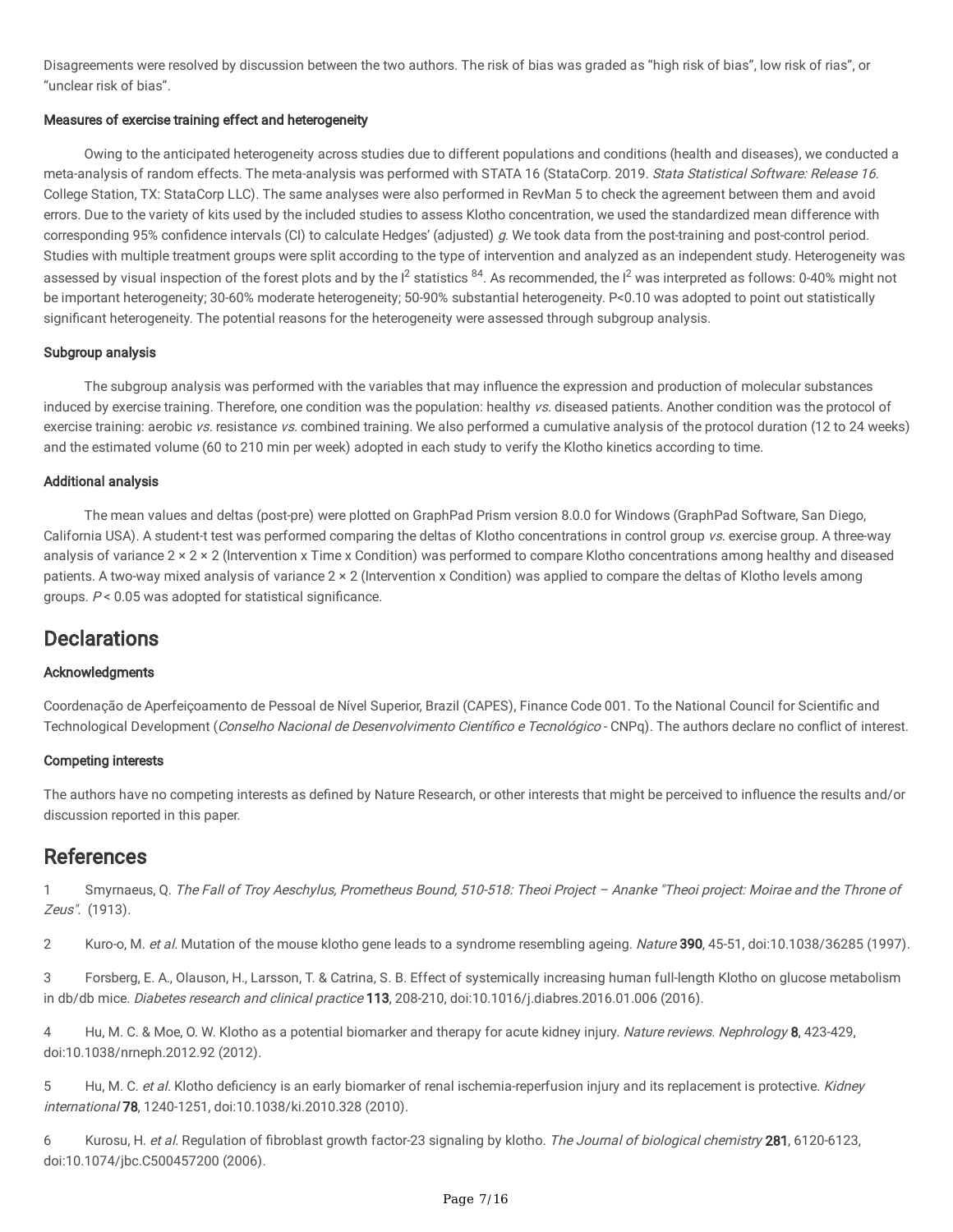7 Neyra, J. A. & Hu, M. C. Potential application of klotho in human chronic kidney disease. *Bone* 100, 41-49, doi:10.1016/j.bone.2017.01.017 (2017).

8 Tang, X. et al. Klotho: a tumor suppressor and modulator of the Wnt/β-catenin pathway in human hepatocellular carcinoma. Laboratory investigation; a journal of technical methods and pathology 96, 197-205, doi:10.1038/labinvest.2015.86 (2016).

9 Yang, Y. L. et al. Long noncoding RNA NEAT1 is involved in the protective effect of Klotho on renal tubular epithelial cells in diabetic kidney disease through the ERK1/2 signaling pathway. Experimental & molecular medicine 52, 266-280, doi:10.1038/s12276-020-0381-5 (2020).

10 Lin, Y. & Sun, Z. In vivo pancreatic β-cell-specific expression of antiaging gene Klotho: a novel approach for preserving β-cells in type 2 diabetes. Diabetes 64, 1444-1458, doi:10.2337/db14-0632 (2015).

11 Kuro-o, M. Klotho as a regulator of oxidative stress and senescence. Biological chemistry 389, 233-241, doi:10.1515/bc.2008.028 (2008).

12 Liu, F., Wu, S., Ren, H. & Gu, J. Klotho suppresses RIG-I-mediated senescence-associated inflammation. Nature cell biology 13, 254-262, doi:10.1038/ncb2167 (2011).

13 Yamamoto, M. et al. Regulation of oxidative stress by the anti-aging hormone klotho. The Journal of biological chemistry 280, 38029-38034, doi:10.1074/jbc.M509039200 (2005).

14 M., K.-o. The Klotho proteins in health and disease. Nature reviews. Nephrology 15, 27-44, doi:10.1038/s41581-018-0078-3 (2019).

15 Takenaka, T. et al. Klotho protein supplementation reduces blood pressure and renal hypertrophy in db/db mice, a model of type 2 diabetes. Acta physiologica (Oxford, England) 225, e13190, doi:10.1111/apha.13190 (2019).

16 Hui, H. et al. Klotho suppresses the inflammatory responses and ameliorates cardiac dysfunction in aging endotoxemic mice. Oncotarget 8, 15663-15676, doi:10.18632/oncotarget.14933 (2017).

17 Percy, C. J., Power, D. & Gobe, G. C. Renal ageing: changes in the cellular mechanism of energy metabolism and oxidant handling. Nephrology (Carlton, Vic.) 13, 147-152, doi:10.1111/j.1440-1797.2008.00924.x (2008).

18 Ravikumar, P. et al. α-Klotho protects against oxidative damage in pulmonary epithelia. American journal of physiology. Lung cellular and molecular physiology 307, L566-575, doi:10.1152/ajplung.00306.2013 (2014).

19 Takenaka, T. et al. Klotho supplementation ameliorates blood pressure and renal function in DBA/2-pcy mice, a model of polycystic kidney disease. American journal of physiology. Renal physiology 318, F557-f564, doi:10.1152/ajprenal.00299.2019 (2020).

20 Zhang, H. et al. Klotho is a target gene of PPAR-gamma. Kidney international 74, 732-739, doi:10.1038/ki.2008.244 (2008).

21 Farzanegi, P., Dana, A., Ebrahimpoor, Z., Asadi, M. & Azarbayjani, M. A. Mechanisms of beneficial effects of exercise training on nonalcoholic fatty liver disease (NAFLD): Roles of oxidative stress and inflammation. European journal of sport science 19, 994-1003, doi:10.1080/17461391.2019.1571114 (2019).

22 Spangenburg, E. E., Brown, D. A., Johnson, M. S. & Moore, R. L. Alterations in peroxisome proliferator-activated receptor mRNA expression in skeletal muscle after acute and repeated bouts of exercise. Molecular and cellular biochemistry 332, 225-231, doi:10.1007/s11010-009-0195-1 (2009).

23 Thomas, A. W. et al. Exercise-associated generation of PPARγ ligands activates PPARγ signaling events and upregulates genes related to lipid metabolism. Journal of applied physiology (Bethesda, Md. : 1985) 112, 806-815, doi:10.1152/japplphysiol.00864.2011 (2012).

24 Avin, K. G. et al. Skeletal muscle as a regulator of the longevity protein, Klotho. Frontiers in physiology 5, 189, doi:10.3389/fphys.2014.00189 (2014).

25 Colaianni, G., Cinti, S., Colucci, S. & Grano, M. Irisin and musculoskeletal health. Annals of the New York Academy of Sciences 1402, 5-9, doi:10.1111/nyas.13345 (2017).

26 Lenhare, L. et al. Physical exercise increases Sestrin 2 protein levels and induces autophagy in the skeletal muscle of old mice. Experimental gerontology 97, 17-21, doi:10.1016/j.exger.2017.07.009 (2017).

27 Widmann, M., Nieß, A. M. & Munz, B. Physical Exercise and Epigenetic Modifications in Skeletal Muscle. Sports medicine (Auckland, N.Z.) 49, 509-523, doi:10.1007/s40279-019-01070-4 (2019).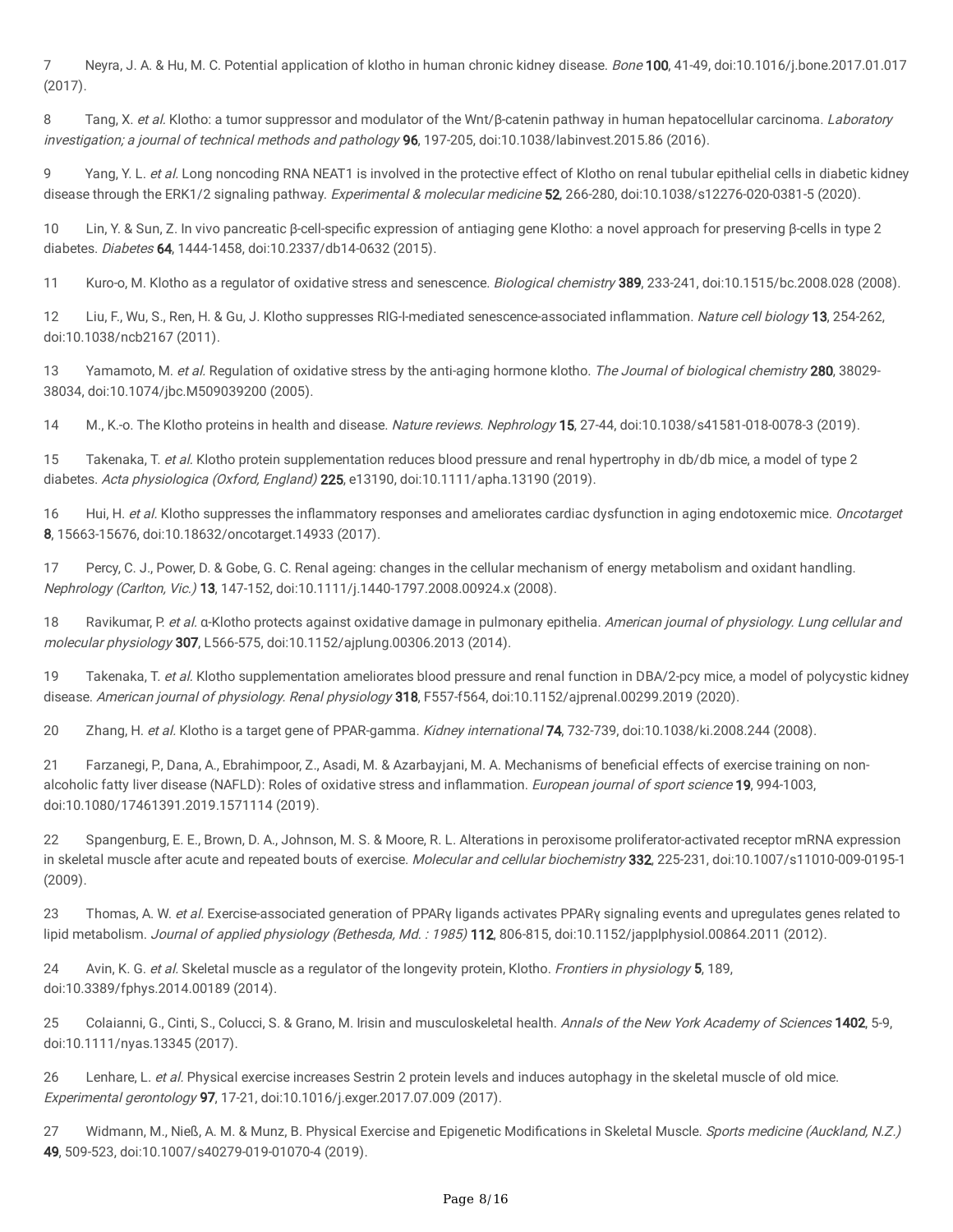28 Safdar, A., Saleem, A. & Tarnopolsky, M. A. The potential of endurance exercise-derived exosomes to treat metabolic diseases. Nature reviews. Endocrinology 12, 504-517, doi:10.1038/nrendo.2016.76 (2016).

29 Safdar, A. & Tarnopolsky, M. A. Exosomes as Mediators of the Systemic Adaptations to Endurance Exercise. Cold Spring Harbor perspectives in medicine 8, doi:10.1101/cshperspect.a029827 (2018).

30 Lee, T. H. et al. Potential exerkines for physical exercise-elicited pro-cognitive effects: Insight from clinical and animal research. International review of neurobiology 147, 361-395, doi:10.1016/bs.irn.2019.06.002 (2019).

31 Yu, M., Tsai, S. F. & Kuo, Y. M. The Therapeutic Potential of Anti-Inflammatory Exerkines in the Treatment of Atherosclerosis. International journal of molecular sciences 18, doi:10.3390/ijms18061260 (2017).

32 Hawley, J. A., Joyner, M. J. & Green, D. J. Mimicking exercise: what matters most and where to next? The Journal of physiology 599, 791-802, doi:10.1113/jp278761 (2021).

33 Whitham, M. & Febbraio, M. A. The ever-expanding myokinome: discovery challenges and therapeutic implications. Nature reviews. Drug discovery 15, 719-729, doi:10.1038/nrd.2016.153 (2016).

34 Kurosu, H. et al. Suppression of aging in mice by the hormone Klotho. Science (New York, N.Y.) 309, 1829-1833, doi:10.1126/science.1112766 (2005).

35 Amaro-Gahete, F. J. et al. Exercise training increases the S-Klotho plasma levels in sedentary middle-aged adults: A randomised controlled trial. The FIT-AGEING study. Journal of sports sciences 37, 2175-2183, doi:10.1080/02640414.2019.1626048 (2019).

36 Corrêa, H. L. et al. Blood Flow Restriction Training Blunts Chronic Kidney Disease Progression in Humans. Medicine and science in sports and exercise 53, 249-257, doi:10.1249/mss.0000000000002465 (2021).

37 Neves, R. V. P. et al. Dynamic not isometric training blunts osteo-renal disease and improves the sclerostin/FGF23/Klotho axis in maintenance hemodialysis patients: a randomized clinical trial. Journal of applied physiology (Bethesda, Md.: 1985) 130, 508-516, doi:10.1152/japplphysiol.00416.2020 (2021).

38 Boeselt, T. et al. Benefits of High-Intensity Exercise Training to Patients with Chronic Obstructive Pulmonary Disease: A Controlled Study. Respiration; international review of thoracic diseases 93, 301-310, doi:10.1159/000464139 (2017).

39 Fakhrpour, R. et al. Effect of Sixteen Weeks Combined Training on FGF-23, Klotho, and Fetuin-A Levels in Patients on Maintenance Hemodialysis. *Iranian journal of kidney diseases* **14**, 212-218 (2020).

40 Saghiv, M., Goldhammer, E. & Radzishevski, E. The Impact of 12 Weeks Exercise Training on Circulating Soluble-Klotho and Pro-BNP in Coronary Artery Disease Patients. J Cardiol Vasc Res 1, 1-4 (2017).

41 Matsubara, T. et al. Aerobic exercise training increases plasma Klotho levels and reduces arterial stiffness in postmenopausal women. American journal of physiology. Heart and circulatory physiology 306, H348-355, doi:10.1152/ajpheart.00429.2013 (2014).

42 Rahimi, S., Khademvatani, K. & Zolfaghari, M. R. Association of circular Klotho and insulin-like growth factor 1 with cardiac hypertrophy indexes in athlete and non-athlete women following acute and chronic exercise. Biochemical and biophysical research communications 505, 448-452, doi:10.1016/j.bbrc.2018.09.138 (2018).

43 Amaro-Gahete, F. J. et al. Role of Exercise on S-Klotho Protein Regulation: A Systematic Review. Current aging science 11, 100-107, doi:10.2174/1874609811666180702101338 (2018).

44 Rosa, T. D. S. et al. Age-related Decline in Renal Function is Attenuated in Master Athletes. International journal of sports medicine, doi:10.1055/a-1332-1594 (2021).

45 Rosa, T. S. et al. Sprint and endurance training in relation to redox balance, inflammatory status and biomarkers of aging in master athletes. Nitric oxide : biology and chemistry 102, 42-51, doi:10.1016/j.niox.2020.05.004 (2020).

46 Amaro-Gahete, F. J. et al. Body Composition and S-Klotho Plasma Levels in Middle-Aged Adults: A Cross-Sectional Study. Rejuvenation research 22, 478-483, doi:10.1089/rej.2018.2092 (2019).

47 Amaro-Gahete, F. J. et al. Association of physical activity and fitness with S-Klotho plasma levels in middle-aged sedentary adults: The FIT-AGEING study. Maturitas 123, 25-31, doi:10.1016/j.maturitas.2019.02.001 (2019).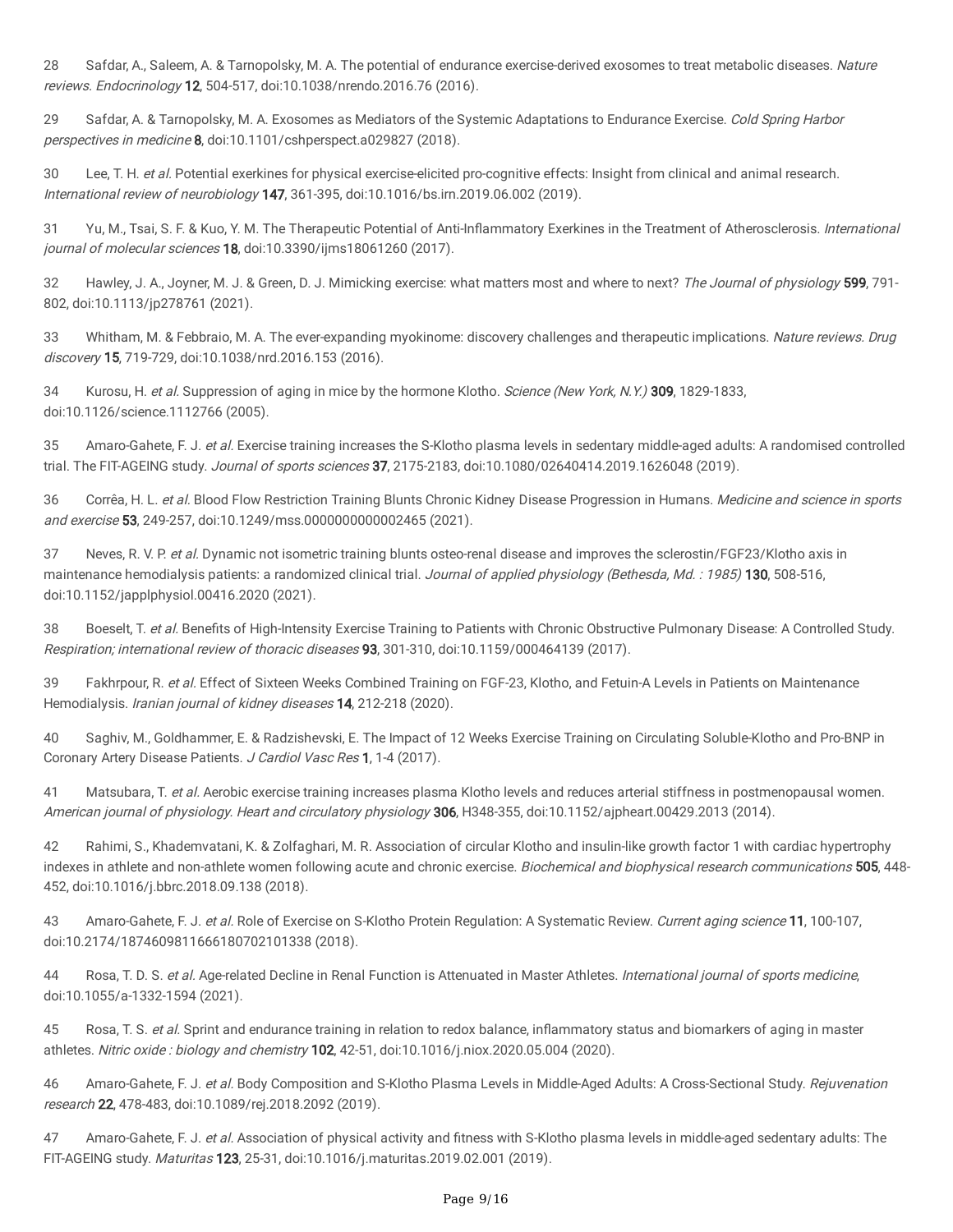48 Amaro-Gahete, F. J., De-la, O. A., Jurado-Fasoli, L., Ruiz, J. R. & Castillo, M. J. Association of basal metabolic rate and fuel oxidation in basal conditions and during exercise, with plasma S-klotho: the FIT-AGEING study. Aging 11, 5319-5333, doi:10.18632/aging.102100 (2019).

49 Amaro-Gahete, F. J. et al. Relationship between plasma S-Klotho and cardiometabolic risk in sedentary adults. Aging 12, 2698-2710, doi:10.18632/aging.102771 (2020).

50 Crasto, C. L. et al. Relationship of low-circulating "anti-aging" klotho hormone with disability in activities of daily living among older community-dwelling adults. Rejuvenation research 15, 295-301, doi:10.1089/rej.2011.1268 (2012).

51 Semba, R. D. et al. Relationship of low plasma klotho with poor grip strength in older community-dwelling adults: the InCHIANTI study. European journal of applied physiology 112, 1215-1220, doi:10.1007/s00421-011-2072-3 (2012).

52 Shardell, M. et al. Serum 25-Hydroxyvitamin D, Plasma Klotho, and Lower-Extremity Physical Performance Among Older Adults: Findings From the InCHIANTI Study. The journals of gerontology. Series A, Biological sciences and medical sciences 70, 1156-1162, doi:10.1093/gerona/glv017 (2015).

53 Santos-Dias, A. et al. Longevity protein klotho is induced by a single bout of exercise. British journal of sports medicine 51, 549-550, doi:10.1136/bjsports-2016-096139 (2017).

54 Mostafidi, E., Moeen, A., Nasri, H., Ghorbani Hagjo, A. & Ardalan, M. Serum Klotho Levels in Trained Athletes. Nephro-urology monthly 8, e30245, doi:10.5812/numonthly.30245 (2016).

55 Beckner, M. E. et al. Impact of simulated military operational stress on executive function relative to trait resilience, aerobic fitness, and neuroendocrine biomarkers. Physiology & behavior 236, 113413, doi:10.1016/j.physbeh.2021.113413 (2021).

56 Ost, M., Coleman, V., Kasch, J. & Klaus, S. Regulation of myokine expression: Role of exercise and cellular stress. Free radical biology & medicine 98, 78-89, doi:10.1016/j.freeradbiomed.2016.02.018 (2016).

57 Welc, S. S. & Clanton, T. L. The regulation of interleukin-6 implicates skeletal muscle as an integrative stress sensor and endocrine organ. Experimental physiology 98, 359-371, doi:10.1113/expphysiol.2012.068189 (2013).

58 Lushchak, V. I. Free radicals, reactive oxygen species, oxidative stress and its classification. Chemico-biological interactions 224, 164-175, doi:10.1016/j.cbi.2014.10.016 (2014).

59 Ji, L. L., Kang, C. & Zhang, Y. Exercise-induced hormesis and skeletal muscle health. Free radical biology & medicine 98, 113-122, doi:10.1016/j.freeradbiomed.2016.02.025 (2016).

60 Calabrese, E. J., lavicoli, I. & Calabrese, V. Hormesis: its impact on medicine and health. *Human & experimental toxicology* 32, 120-152, doi:10.1177/0960327112455069 (2013).

61 Guo, Y. et al. Klotho protects the heart from hyperglycemia-induced injury by inactivating ROS and NF-κB-mediated inflammation both in vitro and in vivo. Biochimica et biophysica acta. Molecular basis of disease 1864, 238-251, doi:10.1016/j.bbadis.2017.09.029 (2018).

62 Agita, A. & Alsagaff, M. T. Inflammation, Immunity, and Hypertension. Acta medica Indonesiana 49, 158-165 (2017).

63 Brunetta, H. S., Holwerda, A. M., van Loon, L. J., Holloway, G. P. J. J. o. S. i. S. & Exercise. Mitochondrial ROS and Aging: Understanding Exercise as a Preventive Tool. 2, 15-24 (2020).

64 El Assar, M., Angulo, J. & Rodríguez-Mañas, L. Oxidative stress and vascular inflammation in aging. Free radical biology & medicine 65, 380-401, doi:10.1016/j.freeradbiomed.2013.07.003 (2013).

65 Lim, K. et al. α-Klotho Expression in Human Tissues. The Journal of clinical endocrinology and metabolism 100, E1308-1318, doi:10.1210/jc.2015-1800 (2015).

66 Papaconstantinou, J. The Role of Signaling Pathways of Inflammation and Oxidative Stress in Development of Senescence and Aging Phenotypes in Cardiovascular Disease. Cells 8, doi:10.3390/cells8111383 (2019).

67 Kotoku, K. et al. Effect of exercise intensity on renal blood flow in patients with chronic kidney disease stage 2. Clinical and experimental nephrology 23, 621-628, doi:10.1007/s10157-018-01685-3 (2019).

68 Lacerda, L. T. et al. Variations in Repetition Duration and Repetition Numbers Influence Muscular Activation and Blood Lactate Response in Protocols Equalized by Time Under Tension. Journal of strength and conditioning research 30, 251-258, doi:10.1519/jsc.0000000000001044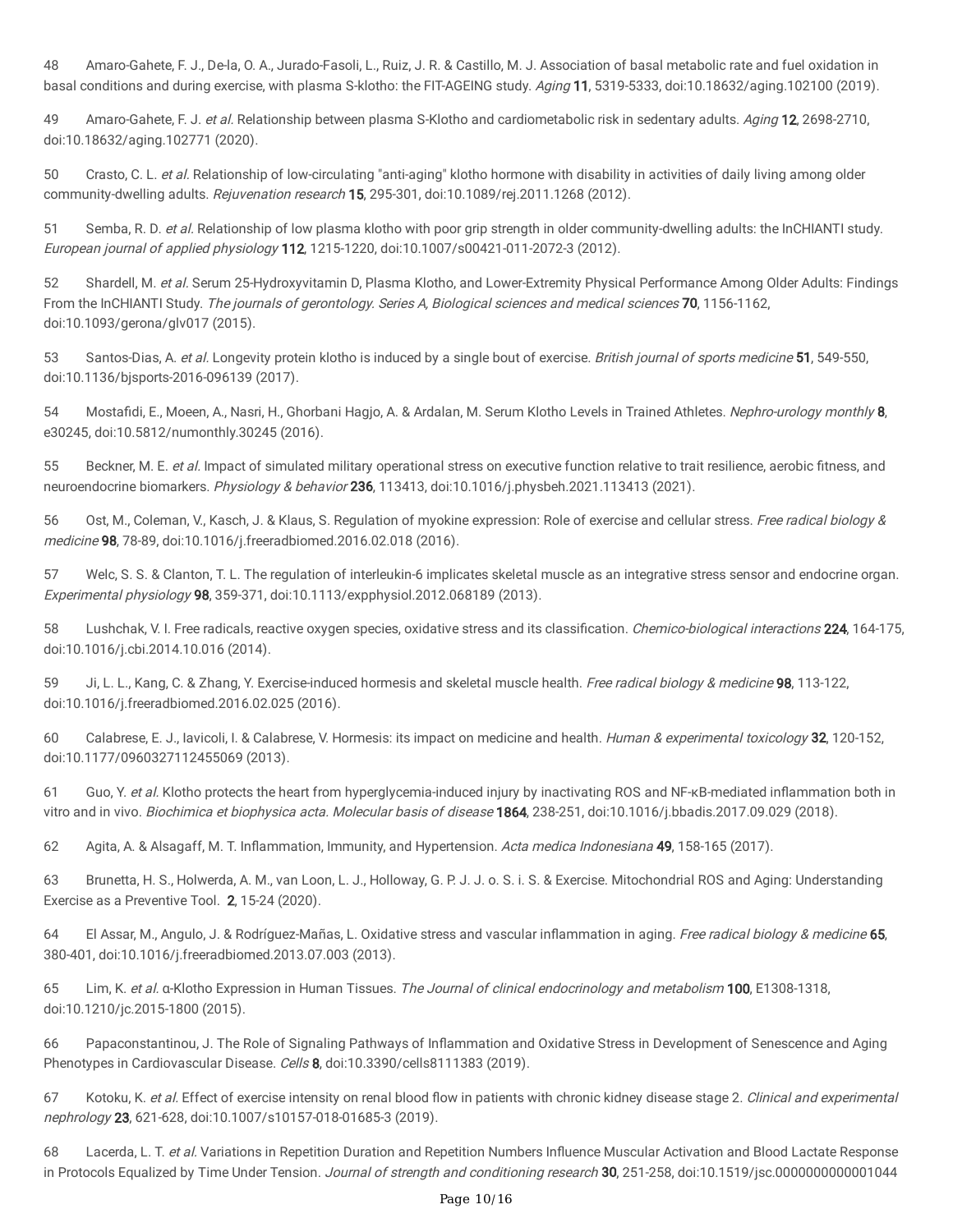(2016).

69 Burd, N. A. et al. Muscle time under tension during resistance exercise stimulates differential muscle protein sub-fractional synthetic responses in men. The Journal of physiology 590, 351-362, doi:10.1113/jphysiol.2011.221200 (2012).

70 Morton, R. W. et al. Muscle fibre activation is unaffected by load and repetition duration when resistance exercise is performed to task failure. The Journal of physiology 597, 4601-4613, doi:10.1113/jp278056 (2019).

71 Araneda, O. F., Contreras-Briceño, F., Cavada, G. & Viscor, G. Swimming versus running: effects on exhaled breath condensate pro-oxidants and pH. European journal of applied physiology 118, 2319-2329, doi:10.1007/s00421-018-3958-0 (2018).

72 Millet, G. P., Vleck, V. E. & Bentley, D. J. Physiological differences between cycling and running: lessons from triathletes. Sports medicine (Auckland, N.Z.) 39, 179-206, doi:10.2165/00007256-200939030-00002 (2009).

73 Vargas-Ortiz, K. et al. Aerobic training but no resistance training increases SIRT3 in skeletal muscle of sedentary obese male adolescents. European journal of sport science 18, 226-234, doi:10.1080/17461391.2017.1406007 (2018).

74 McGuire, D. K. et al. A 30-year follow-up of the Dallas Bedrest and Training Study: I. Effect of age on the cardiovascular response to exercise. *Circulation* **104**, 1350-1357 (2001).

75 Bullock, G. S. et al. Methods matter: clinical prediction models will benefit sports medicine practice, but only if they are properly developed and validated. British journal of sports medicine, doi:10.1136/bjsports-2021-104329 (2021).

76 Cook, C. Predicting future physical injury in sports: it's a complicated dynamic system. British journal of sports medicine 50, 1356-1357, doi:10.1136/bjsports-2016-096445 (2016).

77 Kox, L. S., Kuijer, P. P., Kerkhoffs, G. M., Maas, M. & Frings-Dresen, M. H. Prevalence, incidence and risk factors for overuse injuries of the wrist in young athletes: a systematic review. British journal of sports medicine 49, 1189-1196, doi:10.1136/bjsports-2014-094492 (2015).

78 Takeda, H., Nakagawa, T., Nakamura, K. & Engebretsen, L. Prevention and management of knee osteoarthritis and knee cartilage injury in sports. British journal of sports medicine 45, 304-309, doi:10.1136/bjsm.2010.082321 (2011).

79 Ahrens, H. E., Huettemeister, J., Schmidt, M., Kaether, C. & von Maltzahn, J. Klotho expression is a prerequisite for proper muscle stem cell function and regeneration of skeletal muscle. Skeletal muscle 8, 20, doi:10.1186/s13395-018-0166-x (2018).

80 Gu, Y., Ren, K., Wang, L. & Yao, Q. Loss of Klotho contributes to cartilage damage by derepression of canonical Wnt/β-catenin signaling in osteoarthritis mice. Aging 11, 12793-12809, doi:10.18632/aging.102603 (2019).

81 Welc, S. S., Wehling-Henricks, M., Kuro, O. M., Thomas, K. A. & Tidball, J. G. Modulation of Klotho expression in injured muscle perturbs Wnt signalling and influences the rate of muscle growth. Experimental physiology 105, 132-147, doi:10.1113/ep088142 (2020).

82 Phelps, M., Pettan-Brewer, C., Ladiges, W. & Yablonka-Reuveni, Z. Decline in muscle strength and running endurance in klotho deficient C57BL/6 mice. Biogerontology 14, 729-739, doi:10.1007/s10522-013-9447-2 (2013).

83 Sahu, A. et al. Age-related declines in α-Klotho drive progenitor cell mitochondrial dysfunction and impaired muscle regeneration. Nature communications 9, 4859, doi:10.1038/s41467-018-07253-3 (2018).

84 Higgins, J. P. et al. Cochrane handbook for systematic reviews of interventions. (John Wiley & Sons, 2019).

85 Shamseer, L. et al. Preferred reporting items for systematic review and meta-analysis protocols (PRISMA-P) 2015: elaboration and explanation. BMJ (Clinical research ed.) 350, g7647, doi:10.1136/bmj.g7647 (2015).

# Table 1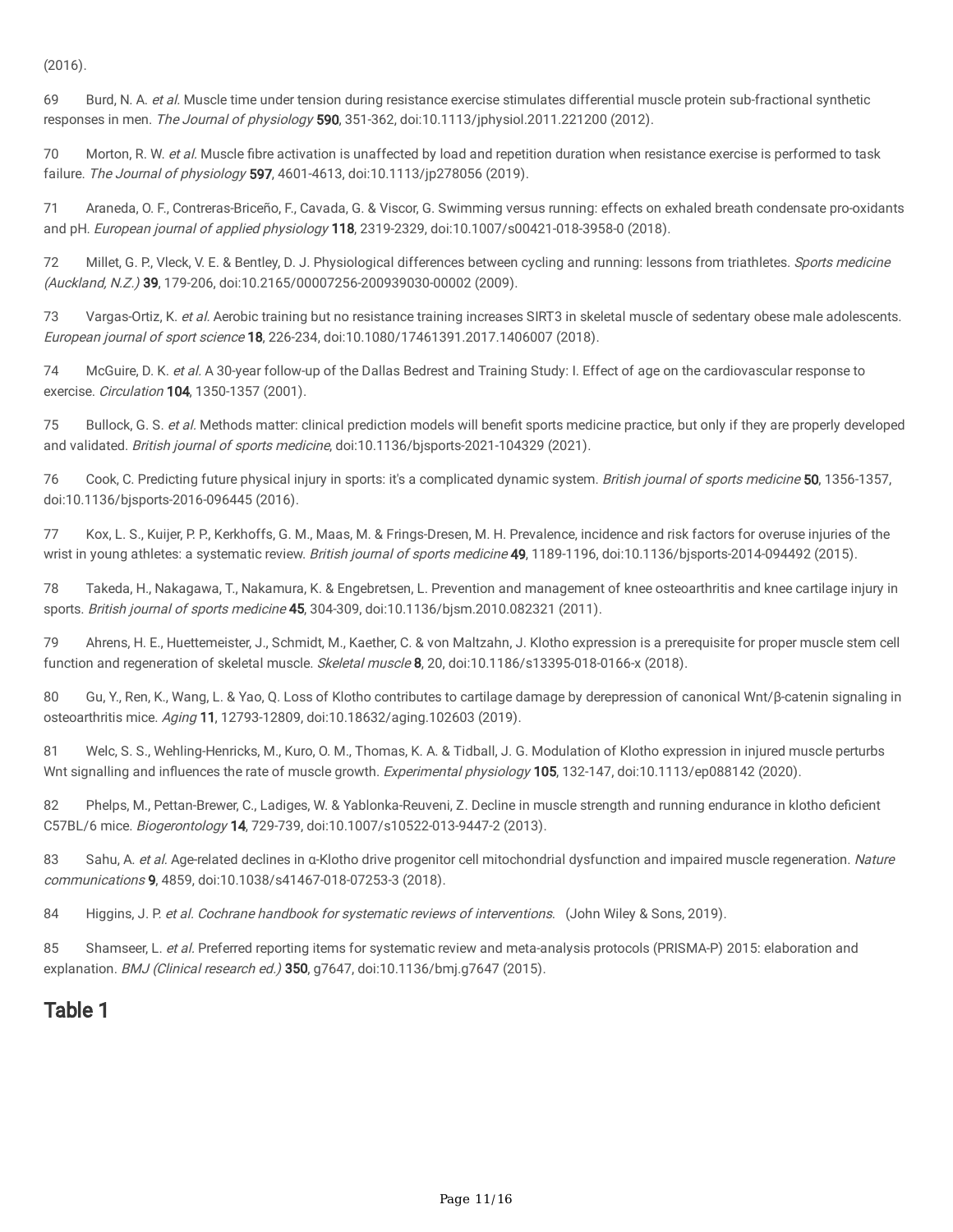Table 1- Population characteristics, exercise training details, and outcomes

| <b>Resistance training Studies</b>                        |            |                                                        |                                                 |              |                     |                                                                                                |                |                                                                 |  |  |
|-----------------------------------------------------------|------------|--------------------------------------------------------|-------------------------------------------------|--------------|---------------------|------------------------------------------------------------------------------------------------|----------------|-----------------------------------------------------------------|--|--|
| Author                                                    | Population |                                                        | Intervention detail                             |              |                     |                                                                                                | <b>Outcome</b> |                                                                 |  |  |
| and date                                                  | Age        | Condition                                              | <b>Type</b>                                     | <b>Weeks</b> | Frequency<br>(d/wk) | Protocol                                                                                       | Klotho         | Associated<br>benefits                                          |  |  |
| Boeselt et<br>al. (27)                                    | 60         | COPD                                                   | <b>Rehabilitation RT</b>                        | 12           | $2 - 3$             | 35-75% maximal<br>force                                                                        | ↑8.39%         | Functional<br>performance                                       |  |  |
| Neves et<br>al. (a) (26)                                  | 56.3       | Hemodialysis<br>patients                               | <b>Conventional RT</b>                          | 24           | 3                   | OMNI scale 5-8                                                                                 | ↑88.51%        | Bone<br>mineral<br>biomarkers<br>and bone<br>mineral<br>density |  |  |
| Neves et<br>al. (b) (26)                                  | 56.3       | Hemodialysis<br>patients                               | <b>Isometric RT</b>                             | 24           | 3                   | OMNI scale 5-8                                                                                 | ↑18.18%        | Bone<br>mineral<br>biomarkers                                   |  |  |
| Corrêa et<br>al. (a) (25)                                 | 58         | Stage 2 CKD                                            | <b>Conventional RT</b>                          | 24           | 3                   | 50-70% 1RM                                                                                     | 120.1%         | <b>Blunts CKD</b><br>progression                                |  |  |
| Corrêa et<br>al. (b) (25)                                 | 58         | Stage 2 CKD                                            | <b>BFR RT</b>                                   | 24           | 3                   | 30-50% 1RM                                                                                     | ↑18.51%        | <b>Blunts CKD</b><br>progression                                |  |  |
| Aerobic training studies                                  |            |                                                        |                                                 |              |                     |                                                                                                |                |                                                                 |  |  |
| Amaro-<br>Gahete et<br>al. (b) (24)                       | 53.4       | Sedentary<br>middle-aged<br>adults                     | <b>HIIT</b>                                     | 12           | $\overline{2}$      | Session A: 95%<br>VO <sub>2max</sub> ; Session<br>B:120% VO <sub>2max</sub>                    | 134.06%        | Association<br>with better<br>body<br>composition               |  |  |
| Amaro-<br>Gahete et<br>al. (c) (24)                       | 53.4       | Sedentary<br>middle-aged<br>adults                     | HIIT + whole body<br>electromyostimulation      | 12           | $\overline{2}$      | Session A: 95%<br>$VO2max$ ; Session<br>B:120% VO <sub>2max</sub> with<br>eletromyostimulation | ↑55.81%        | Association<br>with better<br>body<br>composition               |  |  |
| Matsubara<br>et al. (29)                                  | 60         | healthy and<br>postmenopausal                          | Aerobic training                                | 12           | $2 - 3$             | 60-80% HR <sub>max</sub>                                                                       | 147.75%        | Improved<br>Arterial<br>stiffness                               |  |  |
| Rahimi et<br>al. (30)                                     | 30         | Control: non<br>athletes;<br>Intervention:<br>Athletes | Aerobic training                                | 12           | 3                   | 70-80% HR <sub>max</sub>                                                                       | ↑12.66%        | Improved<br>Pro-BNP                                             |  |  |
| Saghiv et<br>al. $(28)$                                   | 61         | Coronary artery<br>disease                             | Aerobic aquatic<br>training                     | 12           | $4 - 5$             | 75-85% HR <sub>max</sub>                                                                       | ↑12.01%        | Cardiac<br>Hypertrophy<br>indexes                               |  |  |
| Combined training studies (aerobic + resistance training) |            |                                                        |                                                 |              |                     |                                                                                                |                |                                                                 |  |  |
| Amaro-<br>Gahete et<br>al. (a) (24)                       | 53.4       | Sedentary<br>middle-aged<br>adults                     | <b>WHO</b><br>recommendation of<br>aerobic + RT | 12           | 3                   | AT: 60-65% HR <sub>res</sub> ; RT:<br>40-60% 1RM                                               | 147.75%        | Association<br>with better<br>body<br>composition               |  |  |
| Fakhrpour<br>et al. (31)                                  | 61         | Hemodialysis<br>patients                               | Aerobic + RT                                    | 16           | 3                   | AT: 45min (12-14)<br>Borg scale); RT: 40-<br>65% 1RM                                           | 17.27%         | Strength<br>and<br>functional<br>performance                    |  |  |

Abbreviations: COPD: chronic obstructive pulmonary disease; RT: resistance training; CKD: chronic kidney disease; BFR: blood-flow restriction; 1RM:1-repetition maximum; HIIT: high intensity interval training; VO<sub>2max</sub>: maximal oxygen uptake; HR<sub>max</sub>: maximal heart rate; HR<sub>res</sub>: reserve heart rate; BNP: brain natriuretic peptide; WHO: World Health Organization.

# Figures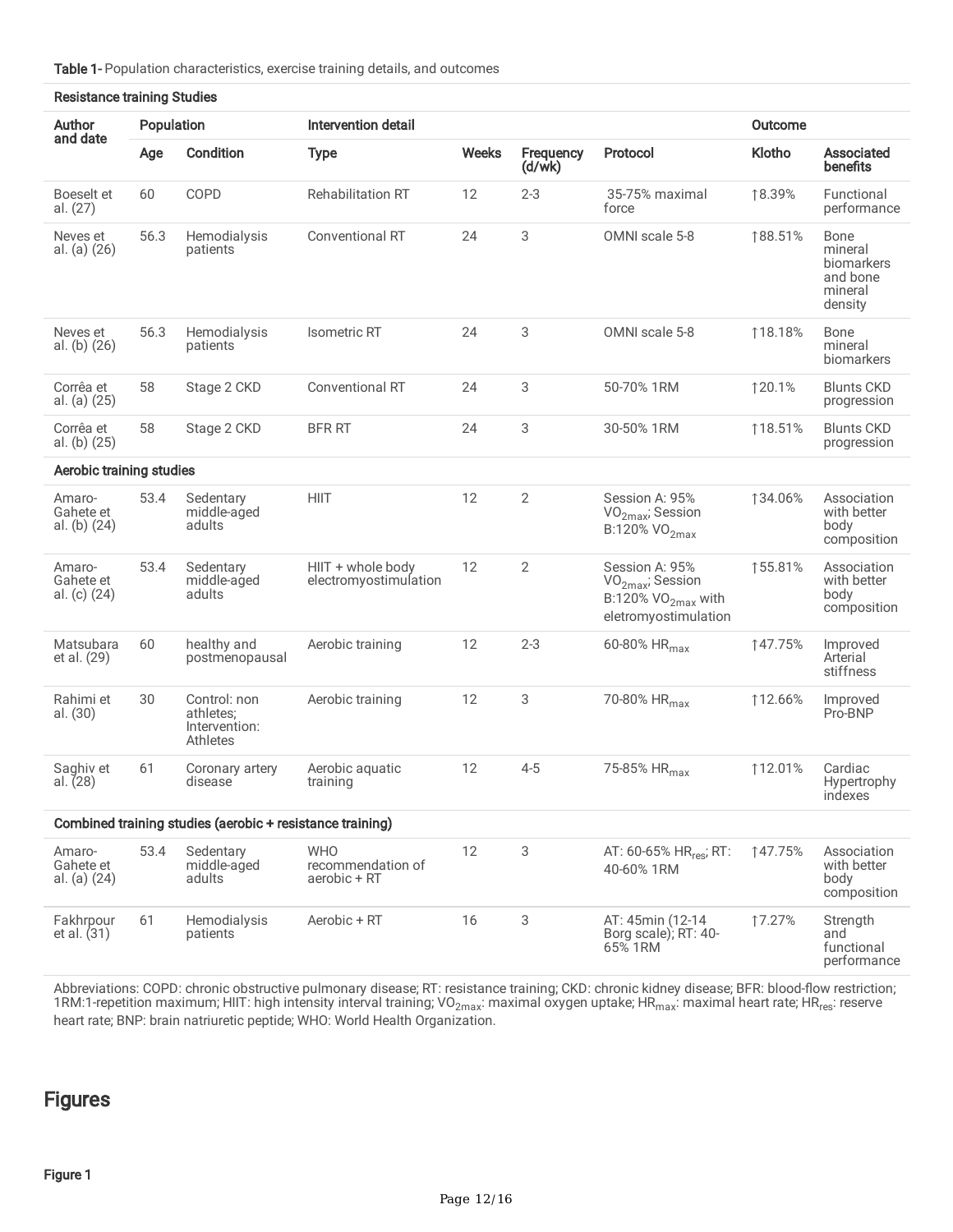Forest plot of the results from a random-effects meta-analysis shown as Hedges' g with 95% CIs on Klotho concentrations. For each study, the square represents the Hedges' g of the intervention effect with the horizontal line intersecting it as the lower and upper limits of the 95% CI. The rhombi represent the total effect.

|                                                               |    | <b>Treatment</b> |                      |       | Control   |        |      |                     |   | Hedges's g                  | Weight |
|---------------------------------------------------------------|----|------------------|----------------------|-------|-----------|--------|------|---------------------|---|-----------------------------|--------|
| Study                                                         | Ν  | Mean             | SD                   | Ν     | Mean      | SD     |      |                     |   | with 95% CI                 | (%)    |
| <b>Healthy</b>                                                |    |                  |                      |       |           |        |      |                     |   |                             |        |
| Amaro-Gahete et al. (a)                                       | 17 | 1055.4           | 435.9 15             |       | 862.9     | 364.7  |      |                     |   | $0.46$ [ $-0.22$ , 1.15]    | 8.33   |
| Amaro-Gahete et al. (b)                                       | 17 | 1057.1           | 273.3 15             |       | 862.9     | 364.7  |      |                     |   | $0.59$ [ $-0.10$ , 1.29]    | 8.32   |
| Amaro-Gahete et al. (c)                                       | 19 | 1259.7           | 613.1                | 15    | 862.9     | 364.7  |      |                     |   | $0.75$ [ $0.06$ , 1.43]     | 8.34   |
| Matsubara et al.                                              | 11 | 454.16           | 35.01                | 8     | 405.83    | 31.96  |      |                     |   | $1.37$ [ 0.39, 2.34]        | 7.52   |
| Rahimi et al.                                                 | 10 | 602.5            | 68.2 10              |       | 488.6     | 73.5   |      |                     |   | $1.54$ [ 0.57, 2.50]        | 7.54   |
| Heterogeneity: $t^2 = 0.00$ , $t^2 = 0.99\%$ , $H^2 = 1.01$   |    |                  |                      |       |           |        |      |                     |   | $0.82$ [ $0.47$ , 1.16]     |        |
| Test of $\theta_1 = \theta_1$ : Q(4) = 4.83, p = 0.31         |    |                  |                      |       |           |        |      |                     |   |                             |        |
|                                                               |    |                  |                      |       |           |        |      |                     |   |                             |        |
| <b>Disease</b>                                                |    |                  |                      |       |           |        |      |                     |   |                             |        |
| Boeselt et al.                                                | 14 | 633              | 235 17               |       | 602       | 158    |      |                     |   | $0.15$ [ $-0.54$ , $0.84$ ] | 8.33   |
| Corrêa et al. (a)                                             | 35 | 589.7            | 56.77                | -35   | 405       | 67.46  |      |                     |   | 2.93 [ 2.26, 3.60]          | 8.37   |
| Corrêa et al. (b)                                             | 35 | 587.2            | 58.76 35             |       | 405       | 67.46  |      |                     |   | 2.85 [ 2.19, 3.51]          | 8.40   |
| Fakhrpour et al.                                              | 21 | 487.42           | 50.55                |       | 24 467.98 | 62.21  |      |                     |   | $0.33$ [ $-0.24$ , 0.91]    | 8.60   |
| Neves et al. (a)                                              | 55 | 279              | 51                   | 52    | 108       | 63     |      |                     |   | 2.97 [ 2.42, 3.52]          | 8.67   |
| Neves et al. (b)                                              | 51 | 156              |                      | 65 52 | 108       | 63     |      | ▅                   |   | $0.74$ [ 0.35, 1.14]        | 8.98   |
| Saghiv et al.                                                 | 41 |                  | 863 213.66 17 677.71 |       |           | 167.46 |      |                     |   | $0.91$ [ $0.33$ , 1.49]     | 8.60   |
| Heterogeneity: $t^2 = 1.58$ , $t^2 = 94.91\%$ , $H^2 = 19.64$ |    |                  |                      |       |           |        |      |                     |   | $1.55$ [ 0.59, 2.51]        |        |
| Test of $\theta_1 = \theta_1$ : Q(6) = 108.71, p = 0.00       |    |                  |                      |       |           |        |      |                     |   |                             |        |
|                                                               |    |                  |                      |       |           |        |      |                     |   |                             |        |
| Overall                                                       |    |                  |                      |       |           |        |      |                     |   | $1.30$ [ 0.69, 1.90]        |        |
| Heterogeneity: $t^2 = 1.02$ . $t^2 = 90.69\%$ . $H^2 = 10.75$ |    |                  |                      |       |           |        |      |                     |   |                             |        |
| Test of $\theta_1 = \theta_1$ : Q(11) = 122.26, p = 0.00      |    |                  |                      |       |           |        |      |                     |   |                             |        |
| Test of group differences: $Q_b(1) = 2.00$ , $p = 0.16$       |    |                  |                      |       |           |        |      |                     |   |                             |        |
|                                                               |    |                  |                      |       |           | -4     | $-2$ | $\overline{2}$<br>0 | 4 |                             |        |

#### Random-effects REML model

#### Figure 2

Forest plot of the results from a random-effects meta-analysis shown as Hedges' g with 95% CIs of healthy and diseased patients on Klotho concentrations. For each study, the square represents the Hedges' g of the intervention effect with the horizontal line intersecting it as the lower and upper limits of the 95% CI. The rhombi represent the weighted healthy, diseased, and total effect.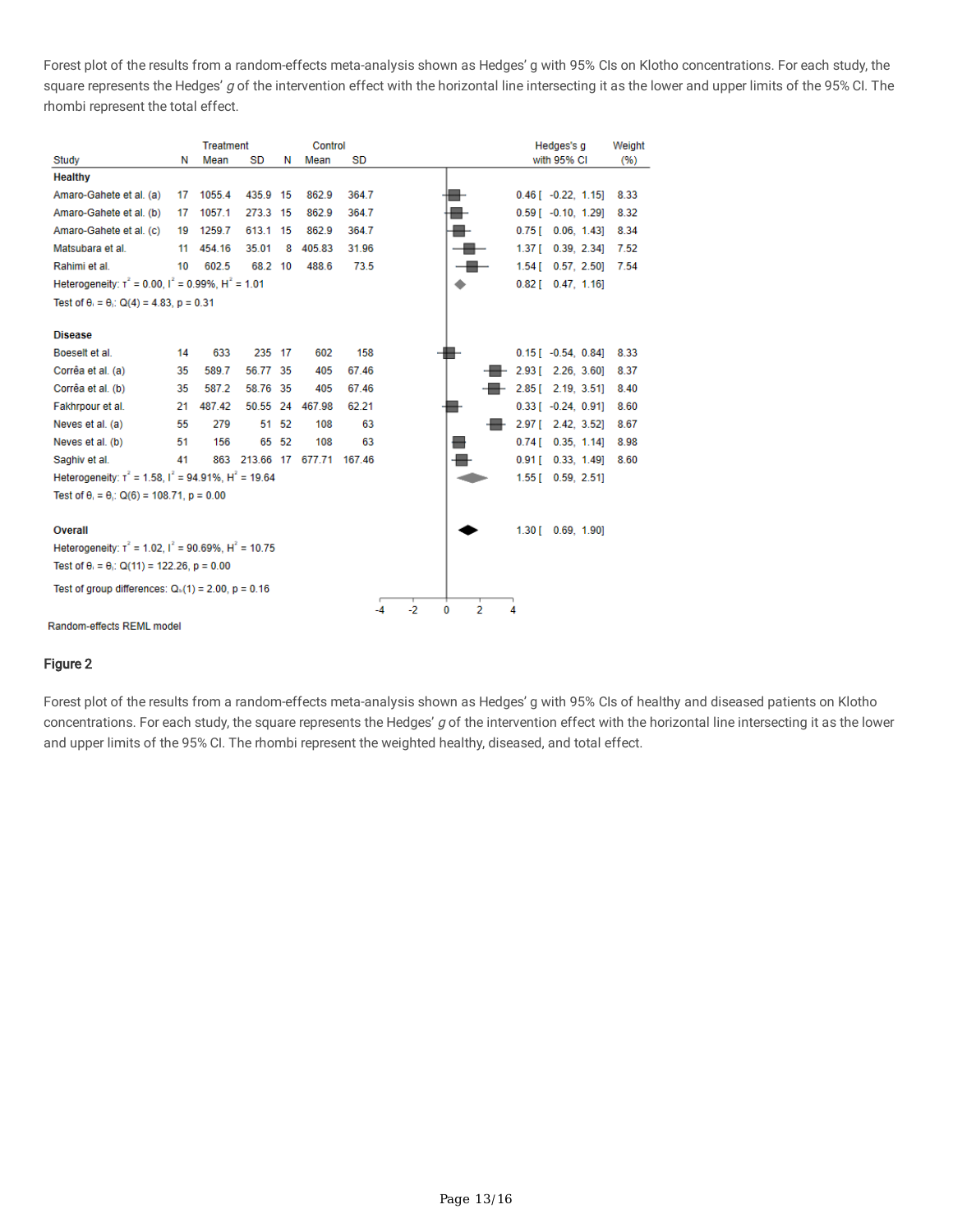| Study                                                                | Ν   | <b>Treatment</b><br>Mean | SD       | Ν     | Control<br>Mean             | SD    |    |        |   | Hedges's g<br>with 95% CI   | Weight<br>(%) |
|----------------------------------------------------------------------|-----|--------------------------|----------|-------|-----------------------------|-------|----|--------|---|-----------------------------|---------------|
| <b>Resistance Training</b>                                           |     |                          |          |       |                             |       |    |        |   |                             |               |
| Boeselt et al.                                                       | 14  | 633                      | 235 17   |       | 602                         | 158   |    |        |   | $0.15$ [ $-0.54$ , $0.84$ ] | 8.33          |
| Corrêa et al. (a)                                                    | 35  | 589.7                    | 56.77 35 |       | 405                         | 67.46 |    |        |   | 2.93 [ 2.26, 3.60]          | 8.37          |
| Corrêa et al. (b)                                                    | 35. | 587.2                    | 58.76 35 |       | 405                         | 67.46 |    |        |   | 2.85 [ 2.19, 3.51]          | 8.40          |
| Neves et al. (a)                                                     | 55  | 279                      |          | 51 52 | 108                         | 63    |    |        |   | 2.97 [ 2.42, 3.52]          | 8.67          |
| Neves et al. (b)                                                     | 51  | 156                      |          | 65 52 | 108                         | 63    |    |        |   | $0.74$ [ 0.35, 1.14]        | 8.98          |
| Heterogeneity: $t^2 = 1.77$ , $t^2 = 95.41\%$ , $H^2 = 21.79$        |     |                          |          |       |                             |       |    |        |   | 1.93 [ 0.73, 3.12]          |               |
| Test of $\theta_1 = \theta_1$ : Q(4) = 86.74, p = 0.00               |     |                          |          |       |                             |       |    |        |   |                             |               |
|                                                                      |     |                          |          |       |                             |       |    |        |   |                             |               |
| <b>Aerobic Training</b>                                              |     |                          |          |       |                             |       |    |        |   |                             |               |
| Amaro-Gahete et al. (b)                                              | 17  | 1057.1                   | 273.3 15 |       | 862.9                       | 364.7 |    |        |   | $0.59$ [ $-0.10$ , $1.29$ ] | 8.32          |
| Amaro-Gahete et al. (c)*                                             | 19  | 1259.7                   | 613.1 15 |       | 862.9                       | 364.7 |    |        |   | $0.75$ [ $0.06$ , 1.43]     | 8.34          |
| Matsubara et al.                                                     | 11  | 454.16                   | 35.01    | 8     | 405.83                      | 31.96 |    |        |   | 1.37 [ 0.39, 2.34]          | 7.52          |
| Rahimi et al.                                                        | 10  | 602.5                    | 68.2 10  |       | 488.6                       | 73.5  |    |        |   | $1.54$ [ 0.57, 2.50]        | 7.54          |
| Saghiv et al.                                                        | 41  |                          |          |       | 863 213.66 17 677.71 167.46 |       |    | ٠      |   | $0.91$ [ $0.33$ , 1.49]     | 8.60          |
| Heterogeneity: $t^2 = 0.00$ . $t^2 = 0.00\%$ . H <sup>2</sup> = 1.00 |     |                          |          |       |                             |       |    |        |   | $0.92$ [ $0.60$ , 1.25]     |               |
| Test of $\theta_1 = \theta_1$ ; Q(4) = 3.49, p = 0.48                |     |                          |          |       |                             |       |    |        |   |                             |               |
|                                                                      |     |                          |          |       |                             |       |    |        |   |                             |               |
| <b>Combined Training</b>                                             |     |                          |          |       |                             |       |    |        |   |                             |               |
| Amaro-Gahete et al. (a)                                              |     | 17 1055.4                | 435.9 15 |       | 862.9                       | 364.7 |    |        |   | $0.46$ [ $-0.22$ , 1.15]    | 8.33          |
| Fakhrpour et al.                                                     |     | 21 487.42                |          |       | 50.55 24 467.98             | 62.21 |    |        |   | $0.33$ [ $-0.24$ , $0.91$ ] | 8.60          |
| Heterogeneity: $t^2 = 0.00$ , $t^2 = 0.00\%$ , $H^2 = 1.00$          |     |                          |          |       |                             |       |    |        |   | $0.39$ [ $-0.05$ , $0.83$ ] |               |
| Test of $\theta_1 = \theta_1$ : Q(1) = 0.08, p = 0.78                |     |                          |          |       |                             |       |    |        |   |                             |               |
|                                                                      |     |                          |          |       |                             |       |    |        |   |                             |               |
| Overall                                                              |     |                          |          |       |                             |       |    |        |   | 1.30 [ 0.69, 1.90]          |               |
| Heterogeneity: $\tau^2$ = 1.02, $I^2$ = 90.69%, $H^2$ = 10.75        |     |                          |          |       |                             |       |    |        |   |                             |               |
| Test of $\theta_1 = \theta_1$ : Q(11) = 122.26, p = 0.00             |     |                          |          |       |                             |       |    |        |   |                             |               |
| Test of group differences: $Q_b(2) = 7.27$ , $p = 0.03$              |     |                          |          |       |                             |       |    |        |   |                             |               |
|                                                                      |     |                          |          |       |                             | -4    | -2 | 2<br>0 | 4 |                             |               |
|                                                                      |     |                          |          |       |                             |       |    |        |   |                             |               |

Random-effects REML model

#### Figure 3

Forest plot of the results from a random-effects meta-analysis shown as Hedges' g with 95% CIs of aerobic, resistance, and combined training on Klotho concentrations. For each study, the square represents the Hedges'  $g$  of the intervention effect with the horizontal line intersecting it as the lower and upper limits of the 95% CI. The rhombi represent the weighted the aerobic, resistance, and combined training.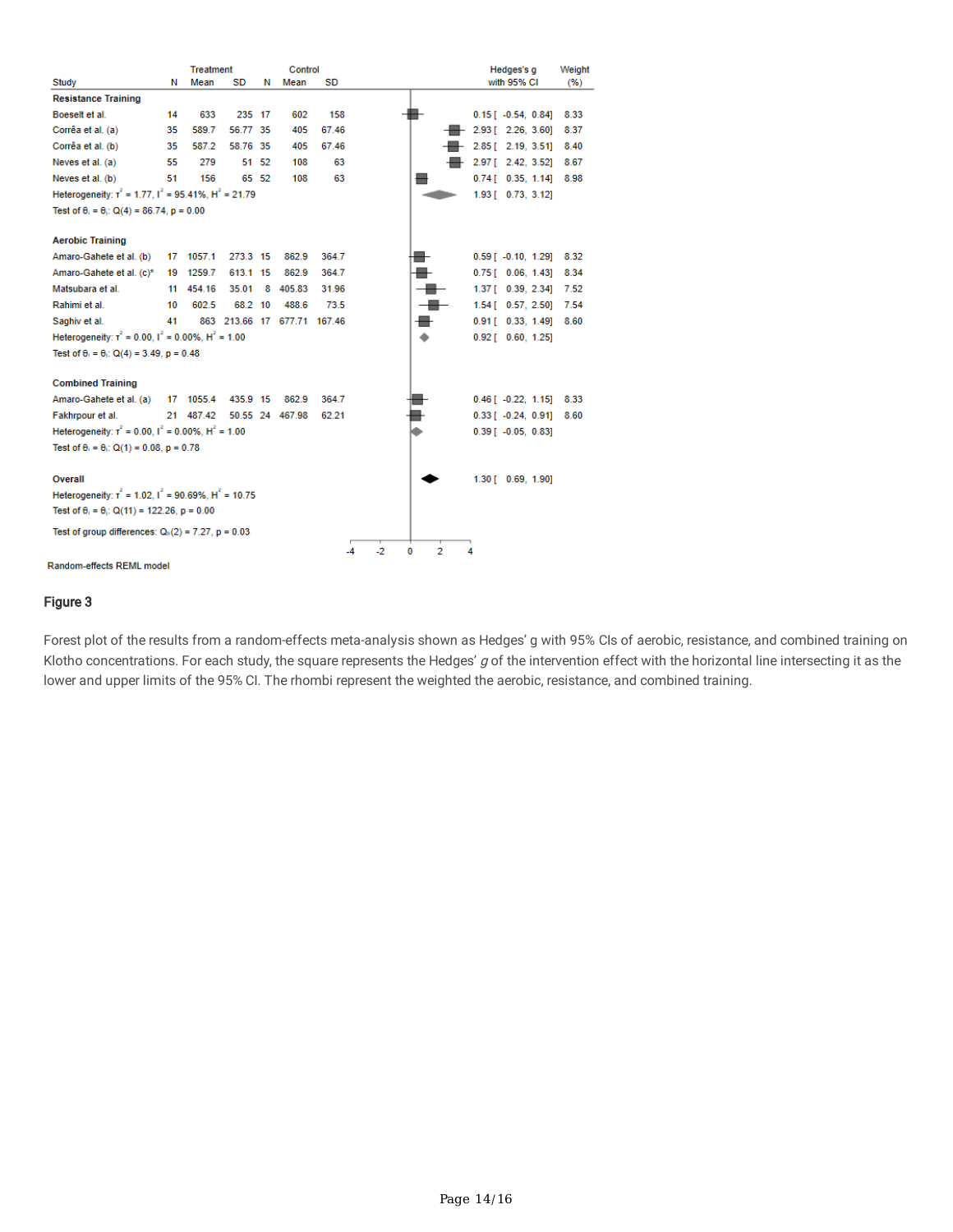|                         |                   | Hedges's g |               |                          |         |       |
|-------------------------|-------------------|------------|---------------|--------------------------|---------|-------|
| Study                   |                   |            |               | with 95% CI              | P-value | Weeks |
| Amaro-Gahete et al. (a) |                   |            |               | $0.46$ [ $-0.22$ , 1.15] | 0.185   | 12    |
| Amaro-Gahete et al. (b) |                   |            |               | $0.53$ [ $0.04$ , 1.02]  | 0.034   | 12    |
| Amaro-Gahete et al. (c) |                   |            |               | $0.60$ [ $0.20, 1.00$ ]  | 0.003   | 12    |
| Matsubara et al.        |                   |            | $0.71$ [      | $0.34, 1.08$ ]           | 0.000   | 12    |
| Rahimi et al.           |                   |            |               | $0.82$ [ $0.47, 1.16$ ]  | 0.000   | 12    |
| Saghiv et al.           |                   |            | $0.84$ [      | 0.54, 1.13               | 0.000   | 12    |
| Fakhrpour et al.        |                   |            | $0.74$ [      | 0.47, 1.01               | 0.000   | 16    |
| Boeselt et al.          |                   |            | $0.67$ [      | 0.40, 0.94]              | 0.000   | 24    |
| Corrêa et al. (a)       |                   |            | $0.99$ [      | $0.42, 1.56$ ]           | 0.001   | 24    |
| Corrêa et al. (b)       |                   |            | 1.18 $\lceil$ | 0.55, 1.81               | 0.000   | 24    |
| Neves et al. (a)        |                   |            | 1.35 $\Gamma$ | 0.70, 2.01               | 0.000   | 24    |
| Neves et al. (b)        |                   |            |               | $1.30$ [ 0.69, 1.90]     | 0.000   | 24    |
| $-2 - 1.5 - 1$          | $-.5$<br>$\bf{0}$ | .5<br>1.5  | -2            |                          |         |       |

## Figure 4

Cumulative forest plot from a random-effect meta-analysis shown as Hedges' g with 95% CIs of the protocol duration increase on Klotho concentrations. For each study, the square represents the Hedges' g of the intervention effect with the horizontal line intersecting it as the lower and upper limits of the 95% CI.

|                     |        | Hedges's g                      |         |                   |
|---------------------|--------|---------------------------------|---------|-------------------|
| Study               |        | with 95% CI                     | P-value | ~minutes per week |
| Amaro-Gahete et al. |        | $0.59$ [ $-0.10$ , 1.29]        | 0.093   | 60                |
| Amaro-Gahete et al. |        | $0.67$ [ $0.18$ , 1.16]         | 0.007   | 60                |
| Neves et al.        |        | $1.45$ [ $-0.07$ , 2.97]        | 0.061   | 120               |
| Neves et al.        |        | 1.27 $\Gamma$<br>0.15, 2.39     | 0.027   | 120               |
| Matsubara et al.    |        | $1.29$ [ 0.39, 2.18]            | 0.005   | 135               |
| Corrêa et al.       |        | 1.56 [<br>$0.66, 2.47$ ]        | 0.001   | 150               |
| Corrêa et al.       |        | $1.75$ [ 0.90, 2.59]            | 0.000   | 150               |
| Rahimi et al.       |        | 0.98, 2.47<br>1.72 $\Gamma$     | 0.000   | 150               |
| Fakhrpour et al.    |        | $0.84, 2.29$ ]<br>1.56 $\lceil$ | 0.000   | 157               |
| Boeselt et al.      |        | 0.72, 2.12]<br>1.42 [           | 0.000   | 180               |
| Saghiv et al.       |        | 0.73, 2.01<br>1.37 [            | 0.000   | 202               |
| Amaro-Gahete et al. |        | $1.30$ [ 0.69, 1.90]            | 0.000   | 210               |
| $-2$<br>-3<br>-1    | 2<br>0 | 3                               |         |                   |